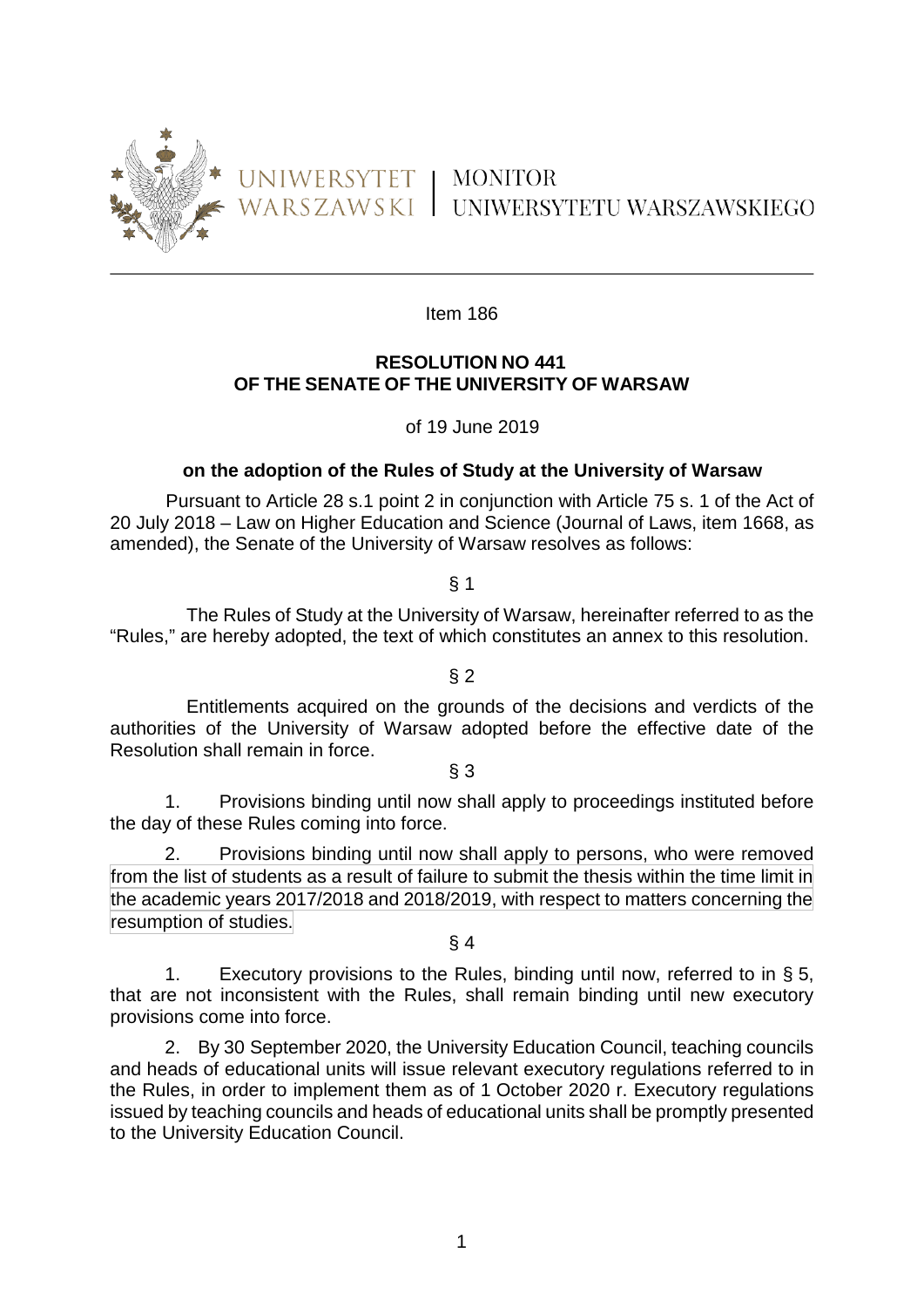Rules of Study at the University of Warsaw attached as annex to Resolution no 351 of the Senate of the University of Warsaw of 22 April 2015 on the adoption of the Rules of Study at the University of Warsaw (text: UW Monitor 2015, No 71) shall be withdrawn as of 30 September 2019.

## § 6

 The resolution shall enter into force on the day of its adoption and the Rules shall apply as of 1 October 2019.

> Rector of the University of Warsaw: *M. Pałys*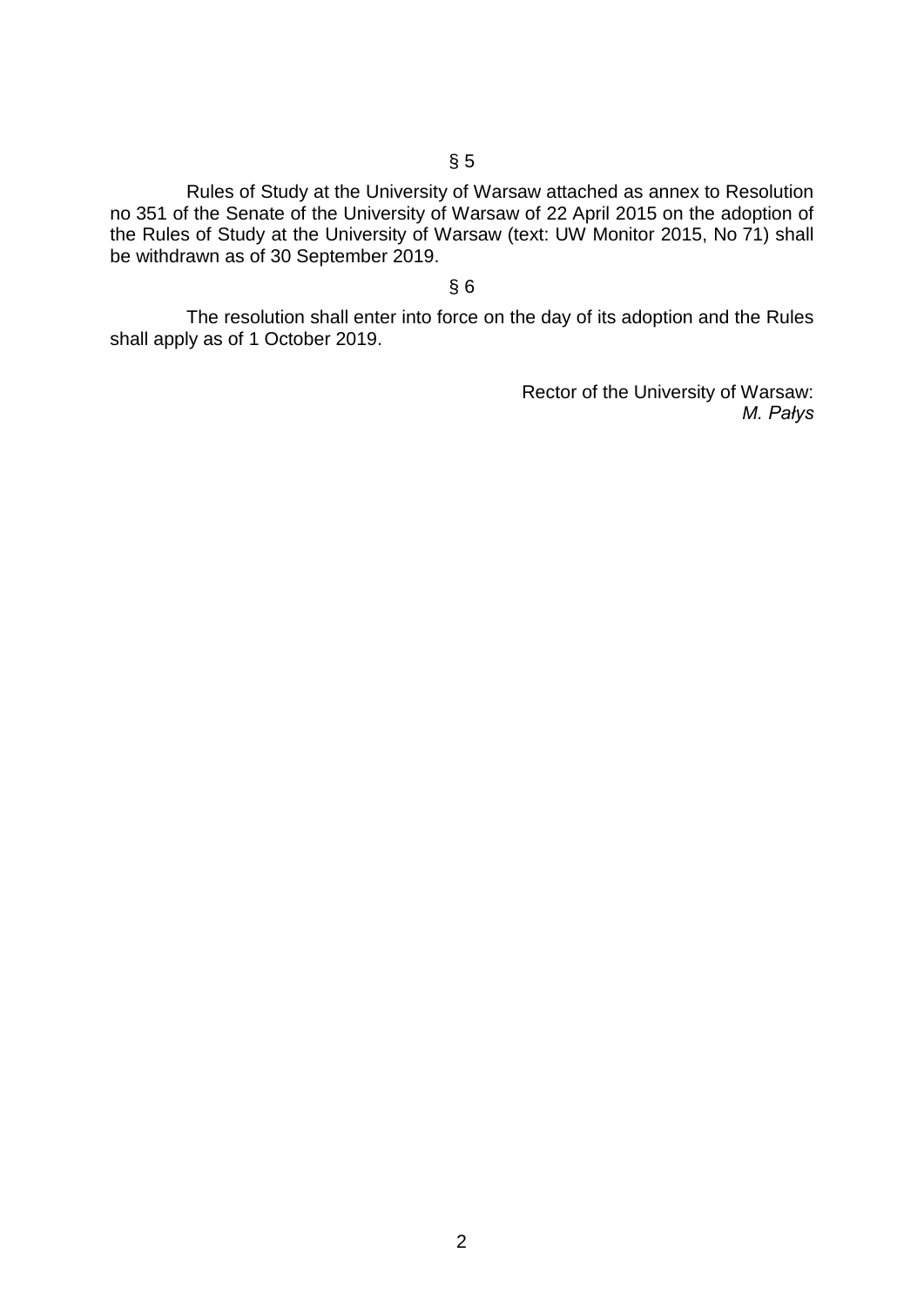Annex

to resolution no 441 of the Senate of the University of Warsaw of 19 June 2019 on the adoption of the Rules of Study at the University of Warsaw

# **THE RULES OF STUDY AT THE UNIVERSITY OF WARSAW**

# Table of contents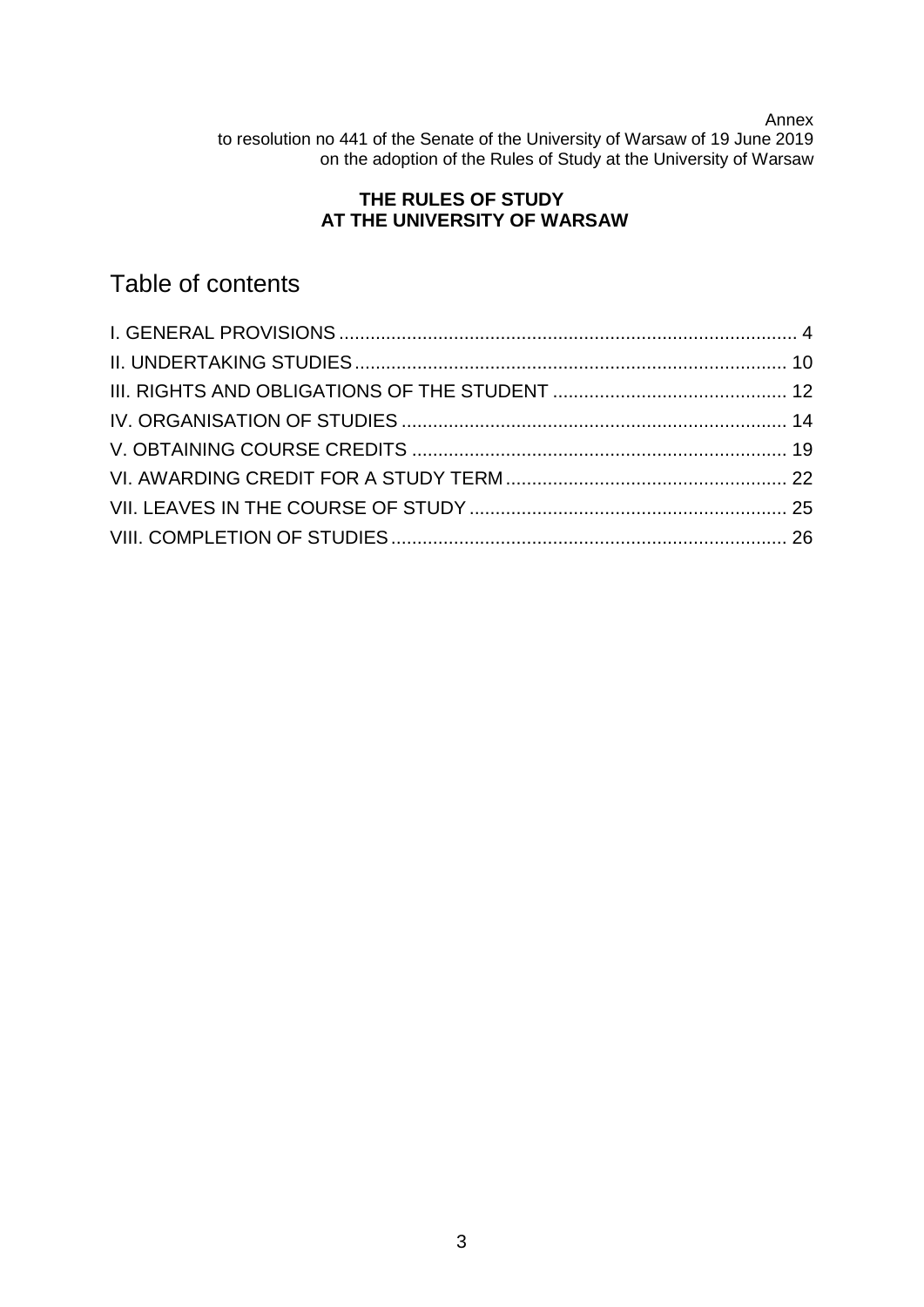## **THE RULES OF STUDY AT THE UNIVERSITY OF WARSAW**

## <span id="page-3-0"></span>**I. GENERAL PROVISIONS**

#### **§ 1**

1. Studies at the University of Warsaw shall be conducted based on applicable regulations, including in particular:

- 1) Act of 20 July 2018 Law on Higher Education and Science (Journal of Laws, item 1668, as amended), hereinafter referred to as the "Act;"
- 2) Statute of the University of Warsaw, hereinafter referred to as the "Statute;"
- 3) Rules of Study at the University of Warsaw, hereinafter referred to as the "Rules."

2. The Rules determine organisation and course of studies, as well as related rights and obligations of the students studying at the University of Warsaw.

3. The Rules shall apply to: first cycle study, second cycle study, and long second cycle study, conducted both on a full-time basis and a part-time basis.

## **§ 2**

Terms used in the Rules shall have the following meaning:

- 1) OPD Office for Persons with Disabilities.
- 2) Study cycle a credit period (academic year or semester) comprising a teaching class session, a regular exam session, and a re-sit exam session.
- 3) Educational cycle full period of study determined by the study curriculum and the study plan.
- 4) ECTS European Credit Transfer and Accumulation System the European system for transfer and accumulation of credits, used to estimate the student's workload required for achieving learning outcomes.
- 5) Learning outcomes (*efekty uczenia się*) knowledge, skills and social competencies acquired by the studying person.
- 6) Study term a part of the study curriculum, identified in the study plan, to be completed in a specific study cycle.
- 7) Educational unit organisational unit of the University of Warsaw within the meaning of the Statute, arranging education in the particular field or fields of study.
- 8) Periodical student achievement record a record of grades received by the student for a given study cycle, together with information about settlement of the study term.
- 9) EUH head of the educational unit within the meaning of the Statute.
- 10) Announcement immediate publication of a document on the web site of the responsible educational unit or the University of Warsaw, or in the IT study support system.
- 11) Study plan a document defining the courses and the related lectures, classes and student placements, as provided for in the study curriculum together with the number of hours and principles for awarding study term credits, as well as requirements that the student should satisfy in order to be granted a credit for each of these terms.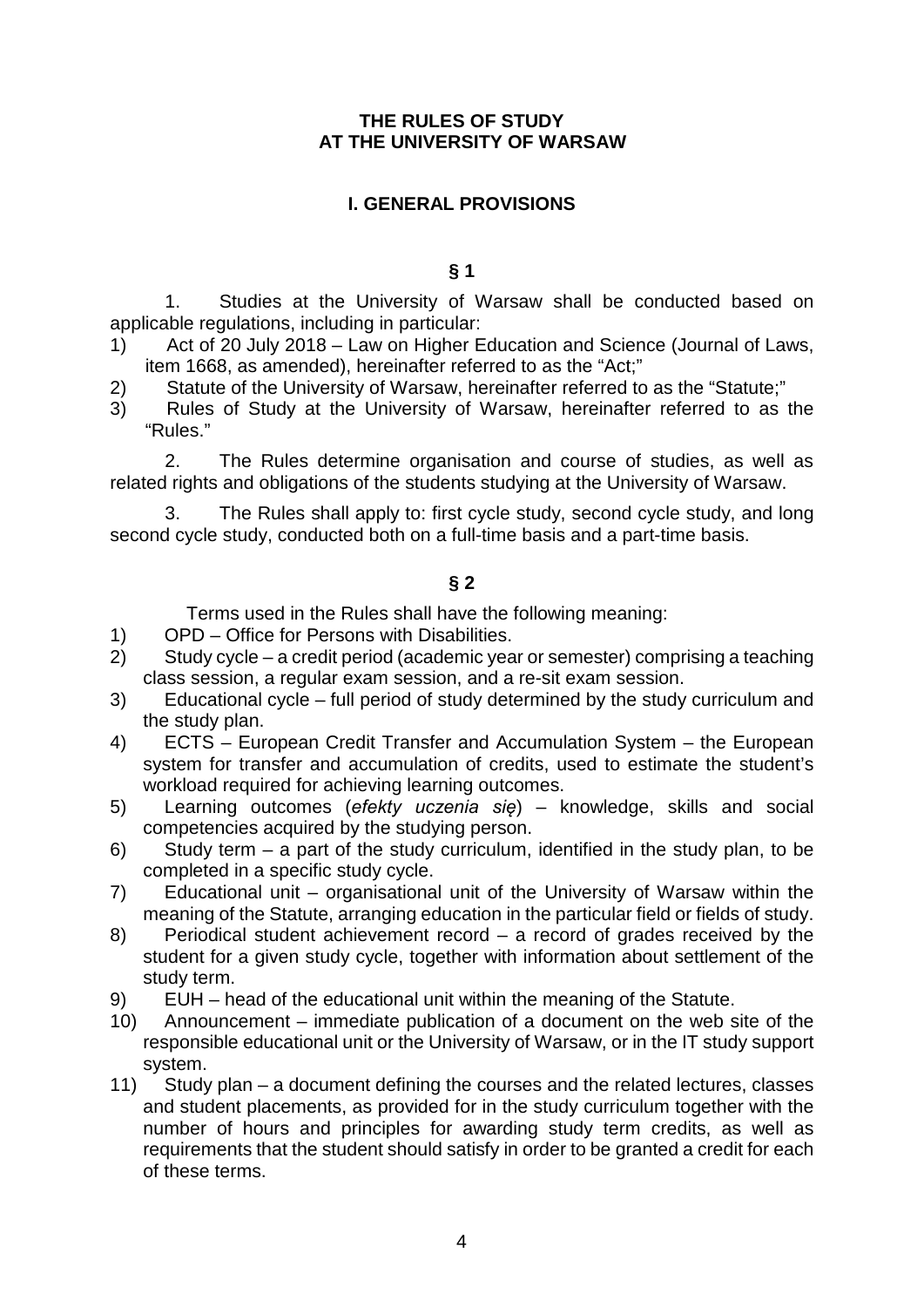- 12) Scheduled study completion time study completion time arising from the study plan.
- 13) Linking allocation, in the IT study support system, of the course to the particular study curriculum and in the case of courses allocated to the particular term in the study plan – also to this term.
- 14) Study curriculum a document containing a description of a field of study, comprising a description of assumed learning outcomes and the education process to achieve these outcomes, as well as the ECTS credit number allocated to the courses.
- 15) Equivalent courses courses whose assumed learning outcomes are identical or similar and whose completion is regarded as equivalent in the settlement of a study term.
- 16) Teaching council a collegiate body within the meaning of the Statute, competent for one or more fields of study.
- 17) Course syllabus a description of the course, including its substantial content, learning outcomes, form of classes, teaching methods used, language of the course, list of literature related to the subject, description of requirements for class participation, including permissible number of explained absences, as well as principles for the class and course credit award (including re-sit credit award), methods and criteria of assessment and number of ECTS credits allocated to the course.
- 18) UEC University Education Council within the meaning of the Statute.
- 19) University University of Warsaw.

# **§ 3**

- 1. Studies shall be run by the University.
- 2. The Rector shall be the supervisor and tutor of the students.

3. The Rector shall exercise supervision of the enrolment and the education process.

4. The Rector shall appoint the educational unit arranging education in the particular field of study, in accordance with the principles set out in the Statute.

**§ 4**

## 1. The UEC shall coordinate the educational policy of the University.

2. The UEC shall issue opinions, submit motions and proposals addressed, in particular, to the Senate and the Rector, pertaining to enrolment, education process and quality, fee for educational services, as well as shall issue general recommendations on hiring academic teachers for research and teaching positions as well as teaching positions, and other persons running lectures and classes.

3. The UEC shall issue guidelines for teaching councils or EUHs, with respect to matters pertaining to:

- 1) study curriculum drafting;
- 2) enrolment principles and procedure;
- 3) course syllabuses;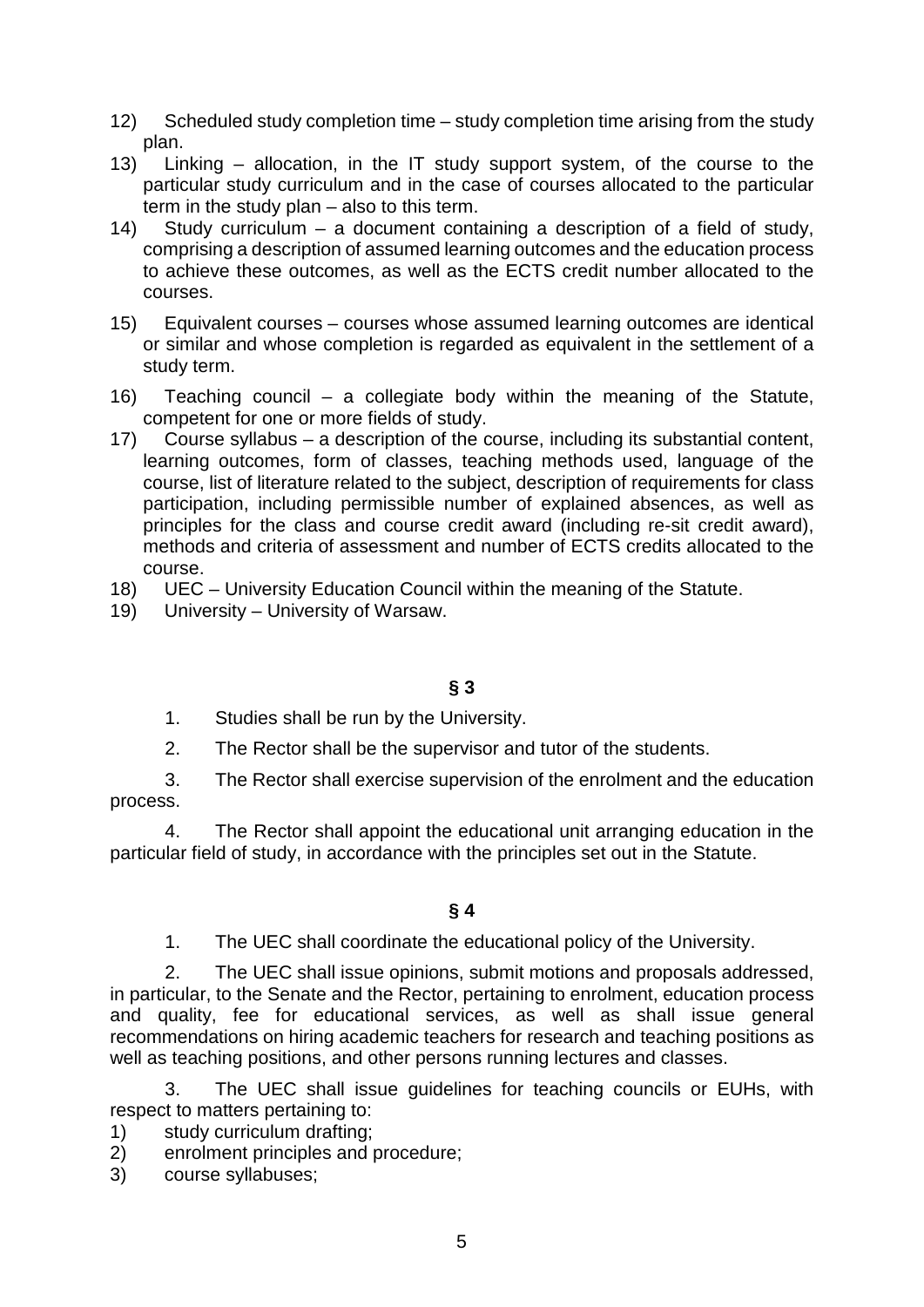- 4) conducting examinations and assessment of students;
- 5) recalculation of ECTS credits for courses related to completion of a part of the study curriculum at another university or institution, and acceptance of related grades;
- 6) the diploma examination process;
- 7) collection, analysis and use of information on education at educational units;
- 8) information policy in the education area;
- 9) principles, time frames and procedures for presentation to the UEC of the acts issued based on the Rules and other acts pertaining to the student education process;
- 10) procedure and standards for the evaluation of the education process by students;
- 11) procedure and standards for the regular evaluation, by students, of work of administrative units supporting the study process;
- 12) procedure and standards for the evaluation, by the students, of work of EUHs and study heads;
- 13) standards and procedures to be followed in the case of:
	- a) students obtaining course credits and passing examinations in an unethical way;
	- b) preparation of term papers and degree theses in a manner breaching the law, including copyrights.
		- 4. The UEC shall monitor education quality, in particular by:
- 1) analysing results of surveys;
- 2) reviewing study curricula;
- 3) evaluating the education process in the particular field of study;
- 4) analysing the practices for the student assessment and examinations;
- 5) analysing the student teaching support system.

5. At the request of the teaching council in charge of interdisciplinary studies consulted with a competent students' self-government body, the UEC shall determine the manner of organisation of studies allowing obtaining a diploma in more than one study areas, in particular covering:

- 1) principles of individual cooperation between students and academic tutors;
- 2) extend of individual organisation of such studies;
- 3) procedure and principles for determining and modifying the individual study curriculum for the student within the framework of areas covered by the studies.
	- **§ 5**

1. In accordance with guidelines of the Senate and the UEC, the teaching council shall design the education process in one or more fields of study, in particular:

- 1) shall develop the concept of education in line with the mission and strategy of the University;
- 2) shall formulate enrolment rule propositions;
- 3) shall prepare proposed amendments to study curricula;
- 4) shall determine the maximum number of equivalent courses or ECTS credits for equivalent courses, which will form the basis of credit award for a study term or the entire study curriculum;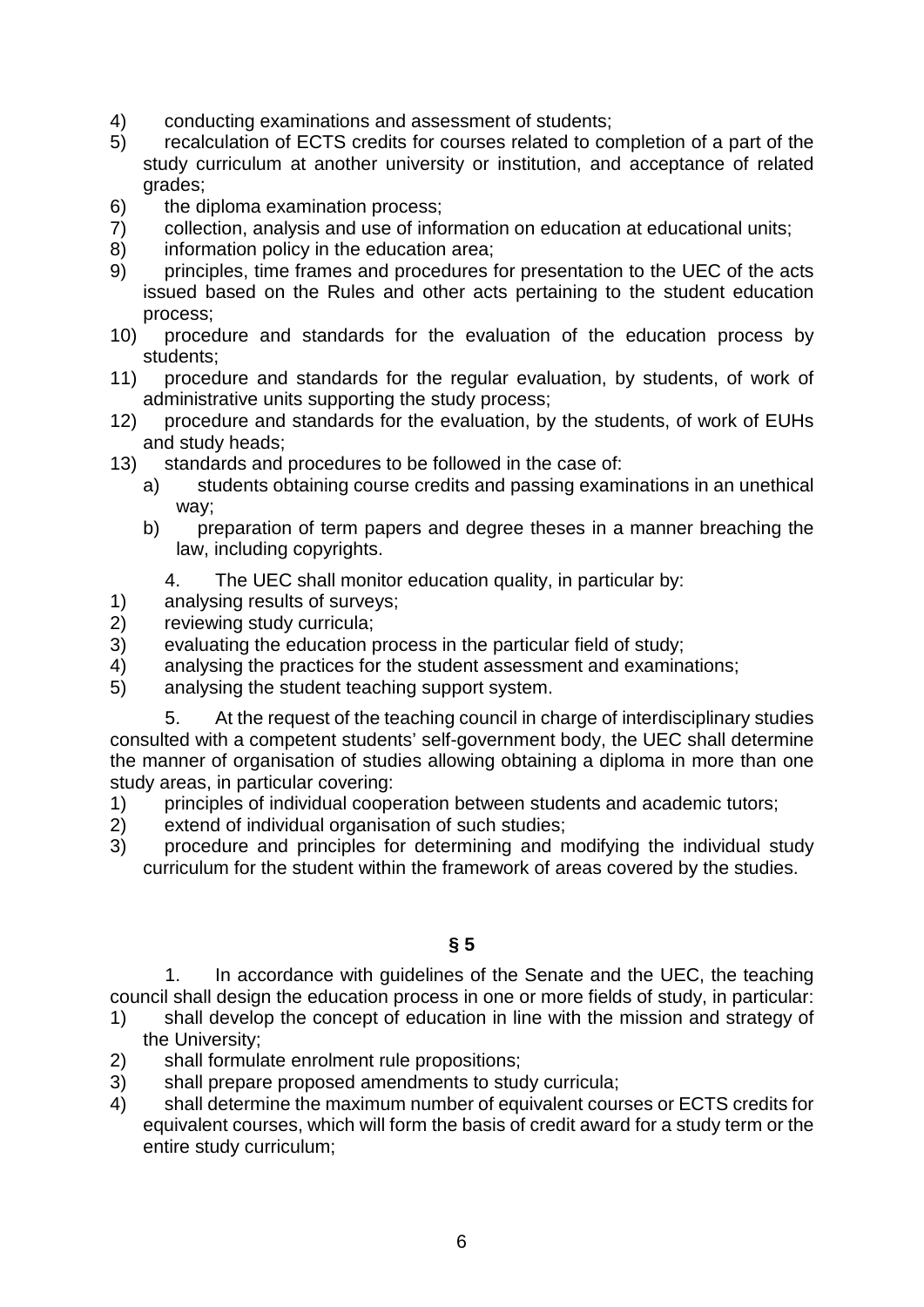- 5) shall determine detailed criteria for changing a form of study taken by the student;
- 6) shall determine the principles for professional placements and credit awards in this respect;
- 7) shall determine the principles for conducting examinations and the principles for taking examinations before the regular exam session;
- 8) shall determine detailed rules of the diploma examination process, including preparation and assessment of thesis and the diploma examination;
- 9) takes into account conclusions from external accreditation and internal education quality evaluation.

2. In accordance with guidelines of the Senate and the UEC, the teaching council shall monitor the education process in one or more fields of study, in particular, it shall carry out the analysis of:

- 1) the enrolment process and results;
- 2) the exam session process and results;
- 3) results of student surveys and class inspections;
- 4) the diploma examination process and results;
- 5) the student teaching support system, in particular library infrastructure and resources used in the education process;
- 6) compliance of scientific and teaching competences of persons running the classes with learning outcomes assigned to the classes;
- 7) internationalisation of the education process;
- 8) careers of graduates;
- 9) support for activities of university student organisations related to the study field.

# **§ 6**

1. The EUH shall be responsible for organisation of education in the fields of study in the particular educational unit.

- 2. In particular, the EUH shall:
- 1) approve and announce course syllabuses;
- 2) determine and announce staff allocation and the schedule of classes;
- 3) determine the principles for registration for classes;
- 4) approve learning outcomes achieved during the study, placement, training outside the University or as a result of participation in research works;
- 5) grant consents to individual study organisation and determine detailed principles in this respect;
- 6) award credits for professional placements;
- 7) determine the equivalence of courses and study terms by considering the particular course or study term as equivalent to the course or study term that the student was obliged to take or complete in accordance with the study curriculum and plan;
- 8) award credits for study terms;
- 9) award conditional registration for a subsequent study term;
- 10) refer to repeat a term of study;
- 11) determine curricular differences in individual cases;
- 12) change the form or field of the student study;
- 13) resume studies;
- 14) enrol to studies as a result of transfer from another university or foreign university;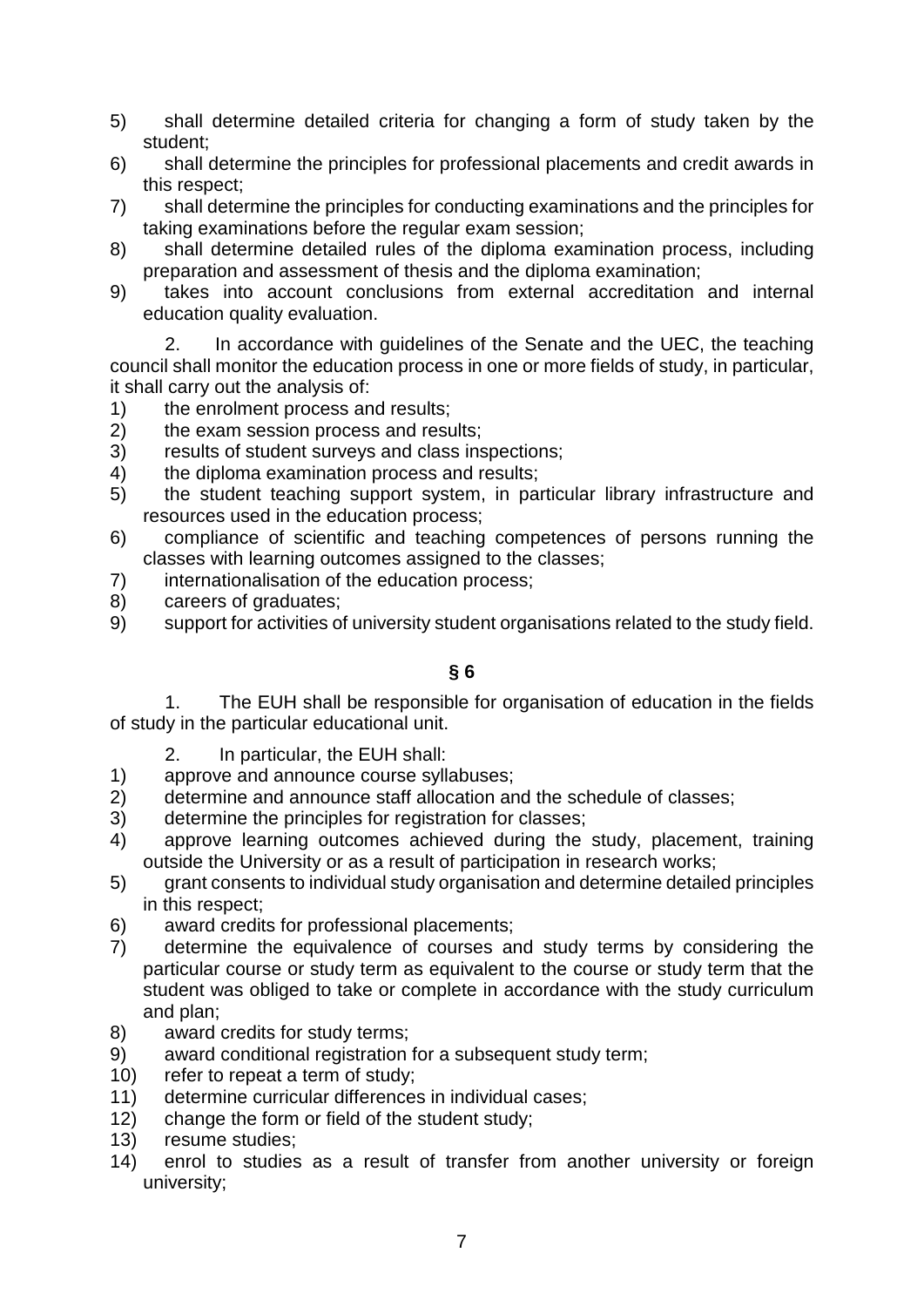- 15) determine the schedule of exams in the exam session in consultation with a competent students' self-government body;
- 16) approve periodical student achievement records;
- 17) at the request of the student, verify correctness of data in the IT student support system;
- 18) in consultation with a competent students' self-government body, determine guidelines pertaining to enabling the students to view their examination works and works providing a basis for credits, as well as to obtain the grade justification;
- 19) carry out other activities specified in the Rules and separate regulations;
- 20) carry out other activities mandated by the Rector.

3. The EUH shall carry out the activities listed in s. 2 points 1-3 at least four months before the beginning of the semester, to which these activities pertain.

4. The EUH may appoint, from among academic teachers in the particular field or fields of studies, the following persons and determine their scopes of duties:

- 1) the study head carrying out the activities related to the organisation of the study process, based on the authorisation of the EUH;
- 2) mobility coordinator responsible for exchange of students between the University and domestic and international universities and institutions;
- 3) professional placement tutor;

4) tutor for the particular year of study or separate groups of students.

5. The EUH shall be obliged to appoint a tutor for the first year of first cycle study or the first year of long second cycle study.

6. Persons referred to in s. 4 points 1 and 4, and s 5, shall be appointed by the EUH in consultation with a competent students' self-government body.

7. In justified instances, a person, who is not an academic teacher, may be appointed the mobility coordinator referred to in s. 4 point 2.

# **§ 7**

1. Competent students' self-government bodies shall act as representatives of students, authorised to express their opinions on matters related to students.

2. The competent student self-government body shall express its opinion within 14 days of the day of receiving the request for such an opinion. Failure to express an opinion within this time limit shall be considered expressing a positive opinion.

## **§ 8**

1. Individual matters of students shall be resolved by administrative decisions and verdicts.

2. Administrative decisions referred to in s. 1 shall be issued in instances specified in the Act or separate regulations. The Rector shall announce, in the announcement, a list of matters subject to the Code of Administrative Procedure.

3. Individual matters of students that are not resolved by an administrative decision shall be resolved by a verdict. Verdicts shall be issued immediately, but no later than within thirty days of submitting the application, unless a detailed regulation decides otherwise.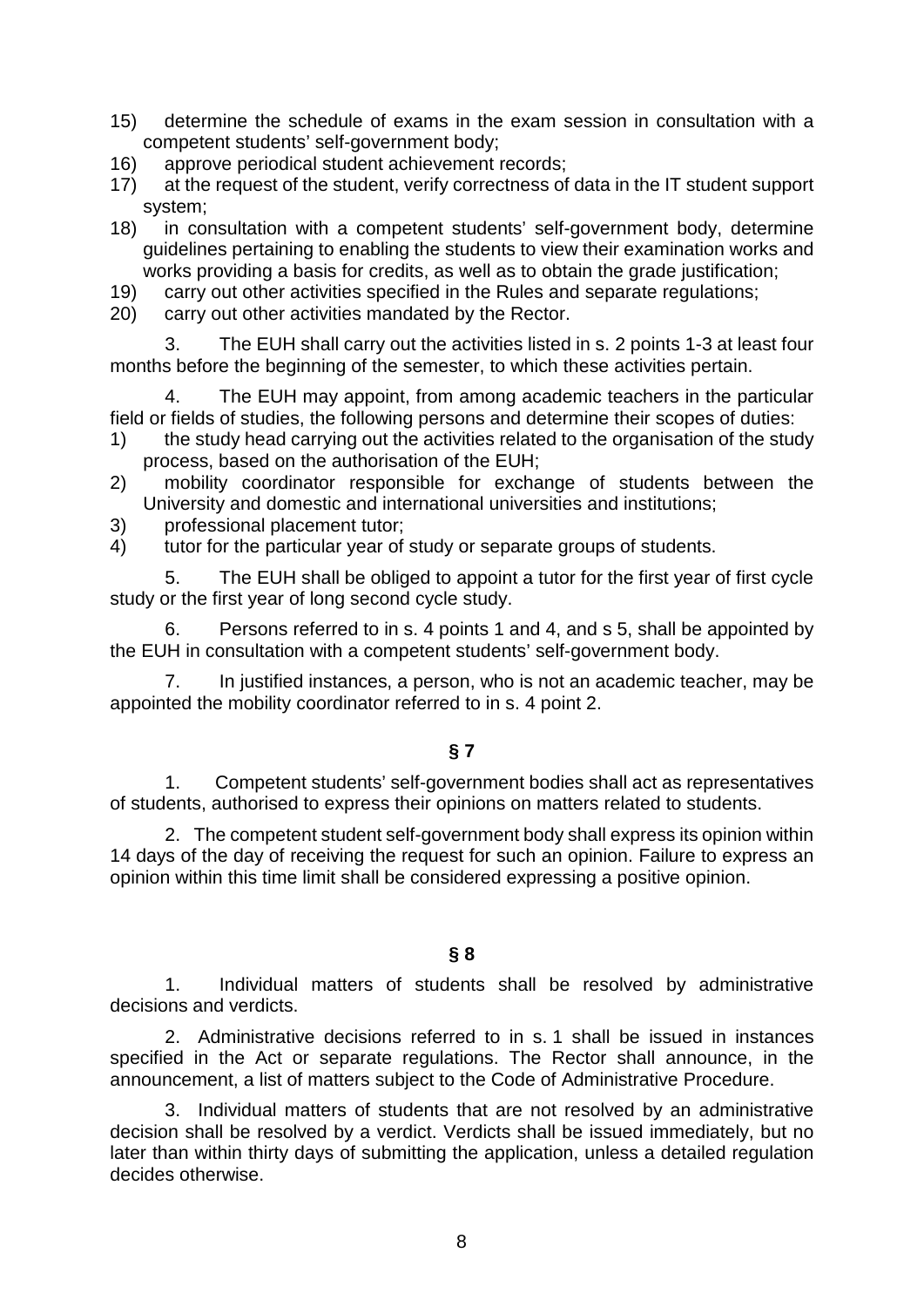4. The procedure and rules of conduct in matters referred to in s. 3, within the scope not addressed in the Rules or separate regulations, can be issued by the Rector in form of an ordinance, after seeking an opinion of a competent students' selfgovernment body.

5. The text of the resolution referred to in s. 3 shall allow determining:

- 1) entity issuing the verdict;
- 2) date of issuing the verdict;
- 3) addressee of the verdict;
- 4) the outcome of the case;
- 5) legal and actual motives of the verdict.

6. A student shall be entitled to examine the content of the verdict referred to in s. 5.

7. If the student's motion is accepted in whole, it shall be possible to renounce justification of the administrative decision or the verdict.

- 8. In individual matters of students pertaining to the study process:
- 1) subject to an administrative decision a student shall submit the application in writing or any other form provided for in provisions of the Code of Administrative Procedure;
- 2) subject to a verdict a student shall submit the application in writing or through the IT study support system.

9. The date of receipt, name of the educational unit and signature of persons accepting the application shall be put on the application submitted in writing. Submission of the application shall be confirmed at the request of the person submitting the application/.

10. In the case of submitting the application referred to in s. 8 point 2 through the IT study support system, it shall be considered that the verdict in the case was submitted on the day of loading the verdict into this system. After the verdict is loaded into the IT study support system, the student shall be notified immediately, by e-mail to the address with the domain of the University.

11. In the case of submitting the application referred to in s. 8 point 2 in writing, the student shall be notified of the content of the verdict immediately, personally or by e-mail to the address with the domain of the University, The date of the delivery of the verdict shall be the day of providing the student with the notification referred to in the first sentence.

# **§ 9**

1. Administrative decisions and verdicts issued with respect to individual matters of students can be appealed against to the Rector. The request for the reexamination of the case can be submitted with respect to administrative decisions of the Rector issued in the first instance. The administrative decision or verdict of the Rector issued as a result of the appeal or request for the re-examination shall be final.

2. The appeal shall be submitted through the entity that issued the administrative decision appealed against – within 14 days of the date of submission of the decision.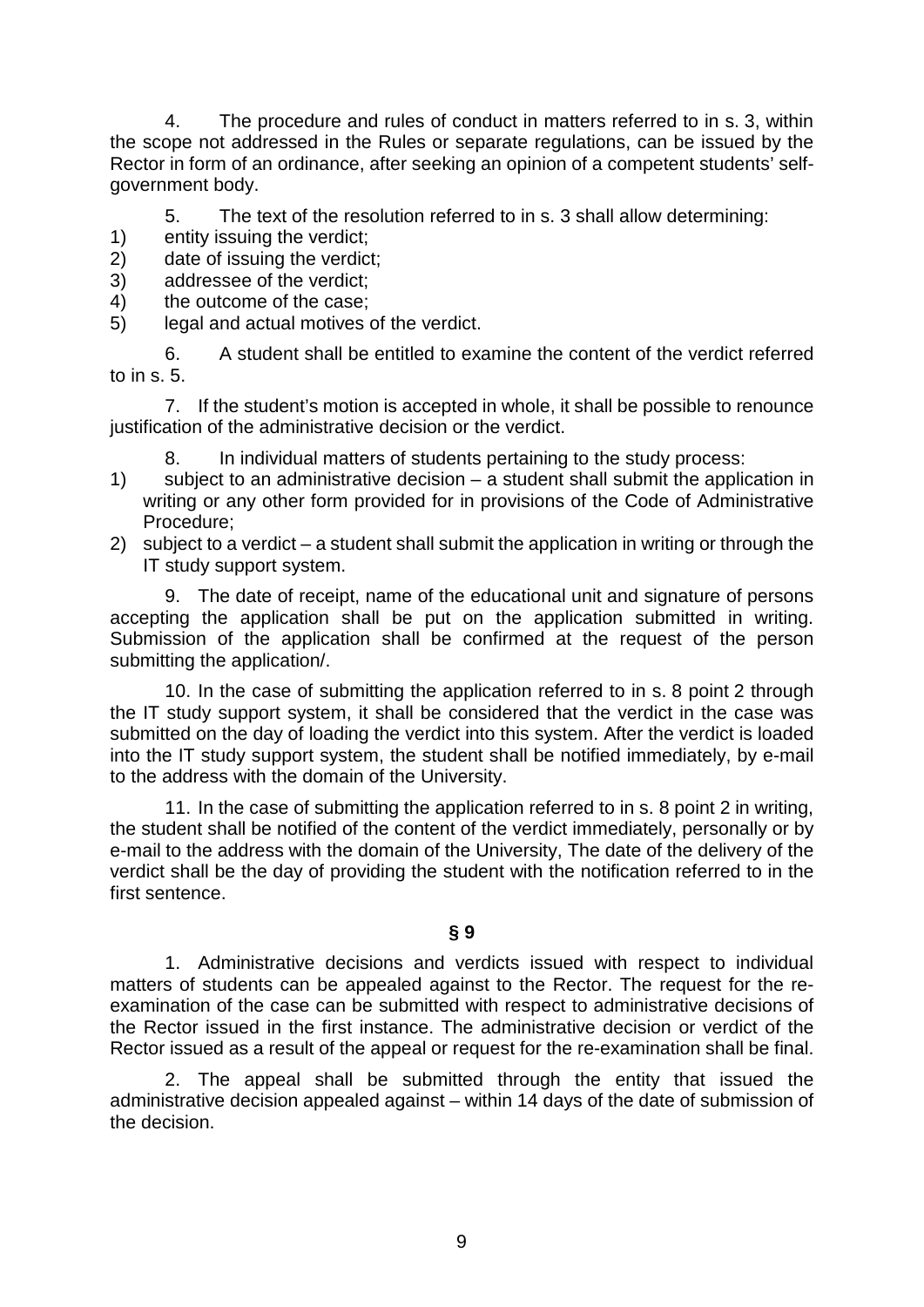3. Appeals against verdicts shall be submitted through the entity that issued the verdict appealed against – within 14 days of the date of submission of the verdict in the way referred to in § 8 ss. 10-11.

4. The appeal should include a justification.

5. The appeal together with the case file and its opinions shall be transferred by the entity that issued the administrative decision or the verdict in the first instance to the Rector within seven days of submission of the appeal, unless within the same time frame it issue the administrative decision or verdict, respectively, fully reflecting the appeal.

6. In the case of formal omissions in the appeal, the entity that issued the administrative decision or the verdict in the first instance shall call the appellant to supplement these omissions within the time frame set, no less than seven days, otherwise the appeal shall remain unexamined. This provision shall apply to other requests respectively. After formal omissions are supplemented on a timely basis, s. 5 shall apply respectively.

## <span id="page-9-0"></span>**II. UNDERTAKING STUDIES**

#### **§ 10**

1. A person admitted to the study shall acquire rights of a student upon taking of the oath. The taking of the oath shall be confirmed by the person admitted in writing.

2. The student shall receive a student ID card after acquiring rights of the student. The student's ID card shall remain valid no longer than until the day of completing study, suspension of rights of the student or removal from the list of students, and in the case of graduates of first cycle study – until 31 October of the year of completing the study.

3. Upon request, the student shall receive a student credit book, which shall remain a personal property. The student credit book shall not constitute documentation of the course of study, but it may constitute an evidence of the course thereof. Entries in the student credit book shall be made upon the student's request.

#### **§ 11**

 No later than from the second year of studies, the student shall be assigned to a specific field of study or individual interdisciplinary studies.

#### **§ 12**

1. The student of the particular field of study at the University can be enrolled to study in another field of study by open enrolment.

2. A student may be admitted to the study by transfer from another university, not before completing the first year of study. The Senate shall determine the limit of admissions, procedure and principles for the transfer from another university to individual fields of study.

#### **§ 13**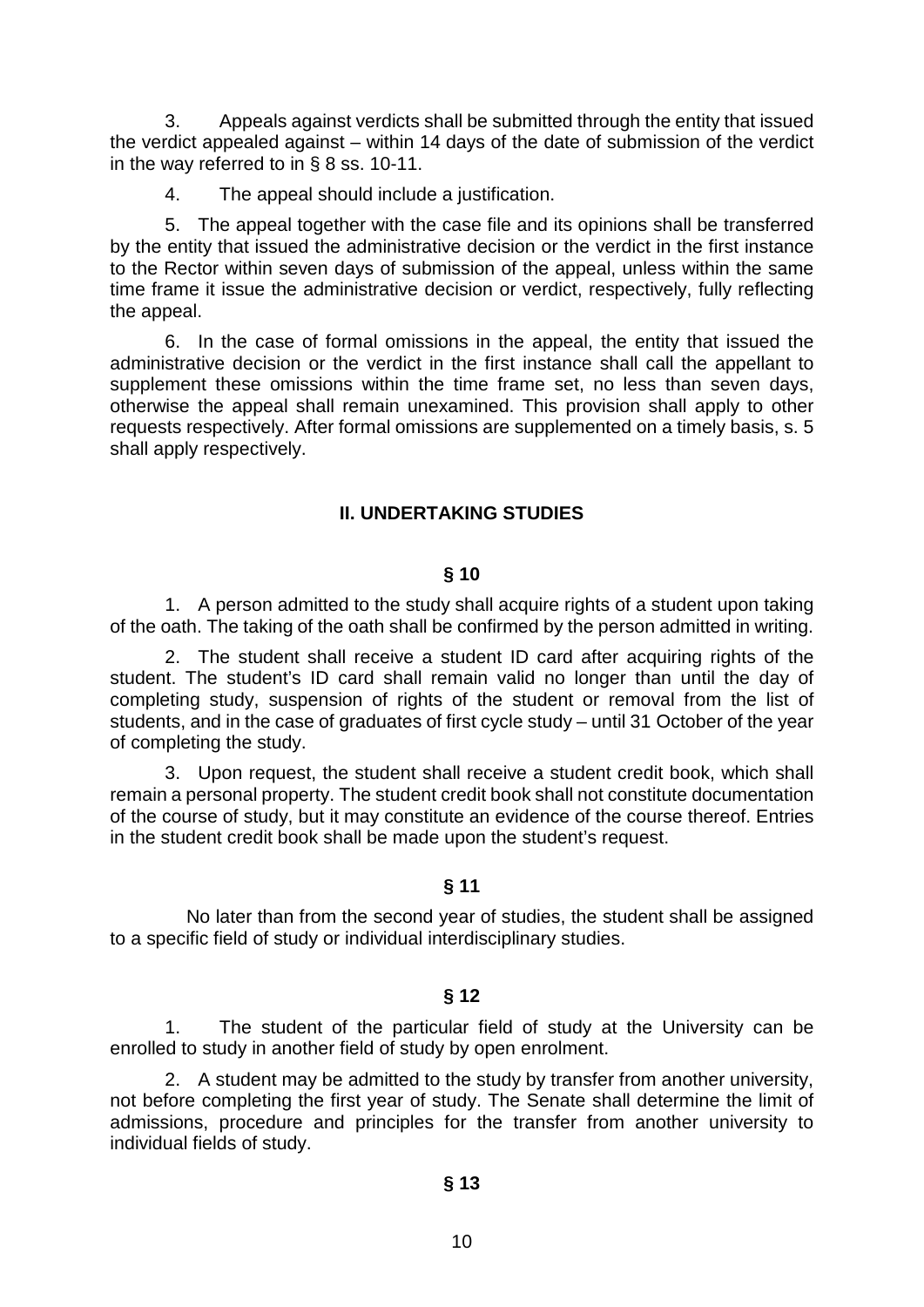1. At the justified request of the student removed from the list of students, the EUH may allow resumption of study, taking into account the student's previous learning outcomes and period since the date of the student's removal from the list of students and amendments to the study curriculum since that time. In such the case, the student shall resume the same studies from which the student was previously removed, subject to verdicts issued in the study process until that time. Upon the student's consent, the EUH may allow for resuming the studies at the study term earlier than the study term at which the student was removed from the list of students.

2. Resumption of studies is permissible only with respect to a person who has been removed from the list of students of the University, except those who have been removed due to a disciplinary penalty involving expulsion from the University. Resumption of studies shall be impossible if more than 10 years expired from the day of the first removal form the list of students in the particular field of study.

3. Studies can be resumed subject to completing the first year of studies and paying overdue fees to the University. Resumption of studies shall be effective no sooner than from the following semester after the removal date, except for the cases mentioned in ss. 5 and 6 as well as a removal resulting from the failure to pay applicable fees. In well justified cases, the EUH may set an earlier resumption date.

4. In the case of a different curriculum in the academic year of the study resumption vs. the study curriculum upon removal from the list of students, the student shall be obliged to make up curricular differences specified in the verdict of the EUH, except for the cases mentioned in ss. 5 and 6.

5. A person who has ended studies, i.e. has fulfilled all the requirements set out in the study curriculum except for obtaining credit for the last cycle of the degree seminar due to the failure to submit a thesis envisaged in the curriculum or failed to obtain credit for any other course required to submit a thesis, may apply for resumption of studies without the requirement to make up curricular differences mentioned in s. 4 within the non-extendable period of two years of being removed from the list of students. The EUH, in consultation with the student's thesis supervisor, may decide on specific terms of completing the degree seminar. In the event of the student's reremoval from the list of students, resumption of studies shall be possible only subject to making up curricular differences.

6. Provisions of s. 5 shall apply respectively to students, who had been removed from the list of students to failure to take the diploma examination within the required time frame, and filed the application for study resumption within the nonextendable period of two years of being removed from the list of students.

7. In the event that the studies from which the student was removed are no longer run, the EUH may grant permission for the resumption of studies in another field of study. The EUH will then determine the number of ECTS credits and curricular differences with respect to the resumed studies, and the study term in which the student is to be enrolled. Resumption of second-cycle studies shall be conditional upon the holding of a degree of *magister*, *licencjat*, *inżynier* or their equivalent.

8. In the event that the full-time studies from which the student was removed are no longer run, the EUH may allow the resumption of studies on a part-time basis.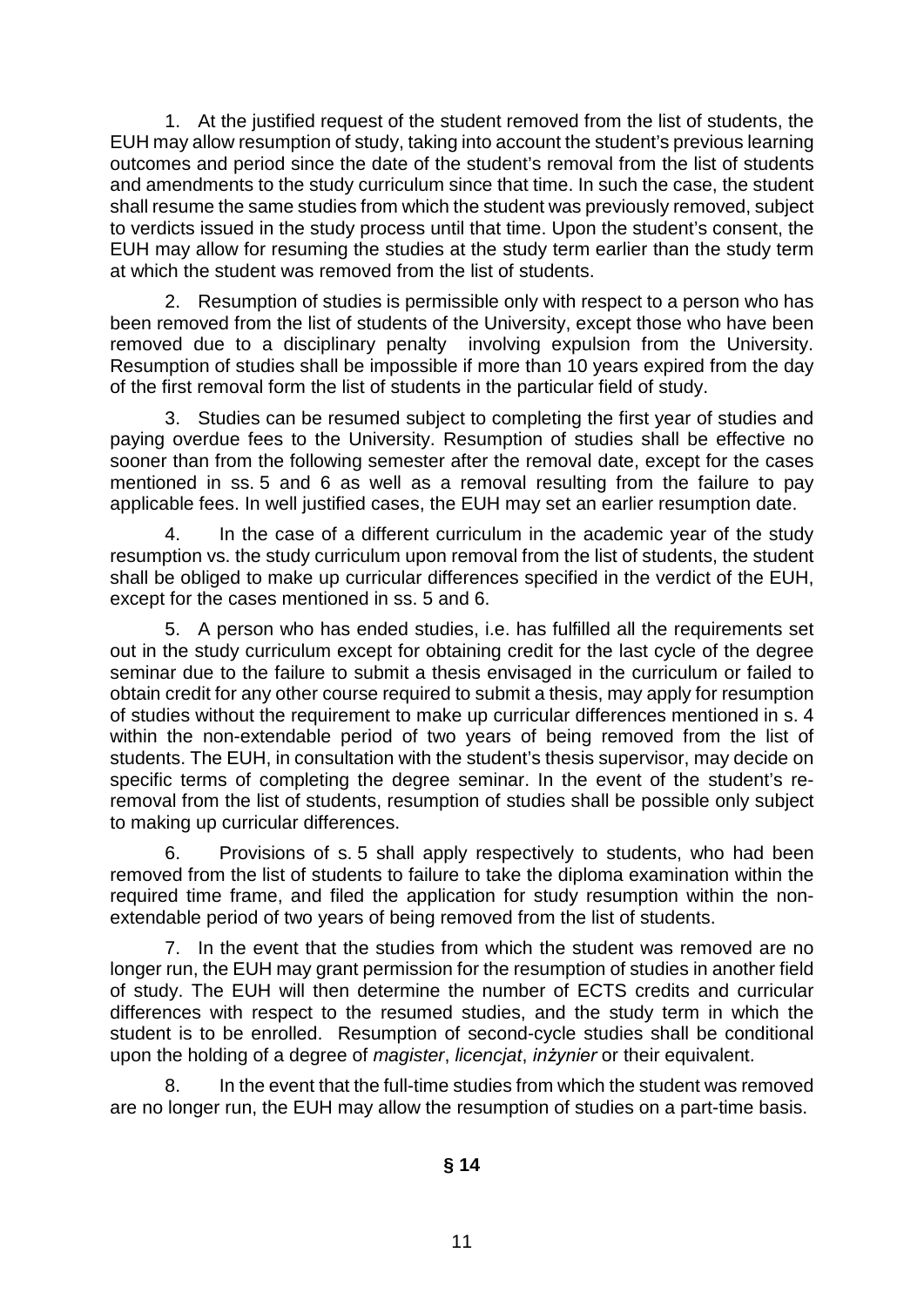1. A change of the field of study shall be possible in justified instances, upon consent of competent EUH, after the student completes the first study term. When issuing a verdict on the change of the field of study, the EUH competent for the new field of study shall determine curricular differences to be made up by the student.

2. A student pursuing individual interdisciplinary studies, after completing the first study term, may move to another field study. Provisions of s. 1 shall apply respectively.

## **§ 15**

1. At the request of the student, the EUH may change the study form of the student by transferring the student form full-time studies to part-time studies, or in the case of student with significant learning achievements, from part-time studies to fulltime studies. The EUH shall determine curricular differences to be made up by the student changing the study form.

2. The study form may be changed after completing the first year of study.

3. Detailed criteria for changing a form of study taken by the student shall be determined by the teaching council.

## **§ 16**

 The EUH shall define the time frame and method of making up the curricular differences by the student moving from other institutions or resuming their studies, taking into account learning outcomes of the student up to the date.

# <span id="page-11-0"></span>**III. RIGHTS AND OBLIGATIONS OF THE STUDENT**

## **§ 17**

1. The student has the right to have his/her dignity respected by all members of the University academic community.

- 2. Students shall have the right to:
- 1) participate through their representatives in decision making by the University's collegiate bodies, in accordance with the principles set out in the Statue;
- 2) participate through their representatives in addressing individual issues of students related to the study process;
- 3) make proposals regarding study curricula and study plans, as well as other matters of importance for the course of study or personal development of students;
- 4) evaluate the education process;
- 5) evaluate work of administrative units supporting the study process and formulate conclusions on this work;
- 6) regularly evaluate work of EUHs and study heads;
- 7) report problems important for the community of the University;
- 8) use the assistance of the University Ombudsman or the Student Ombudsman.

3. Students may associate in university student organisations, and especially in academic societies.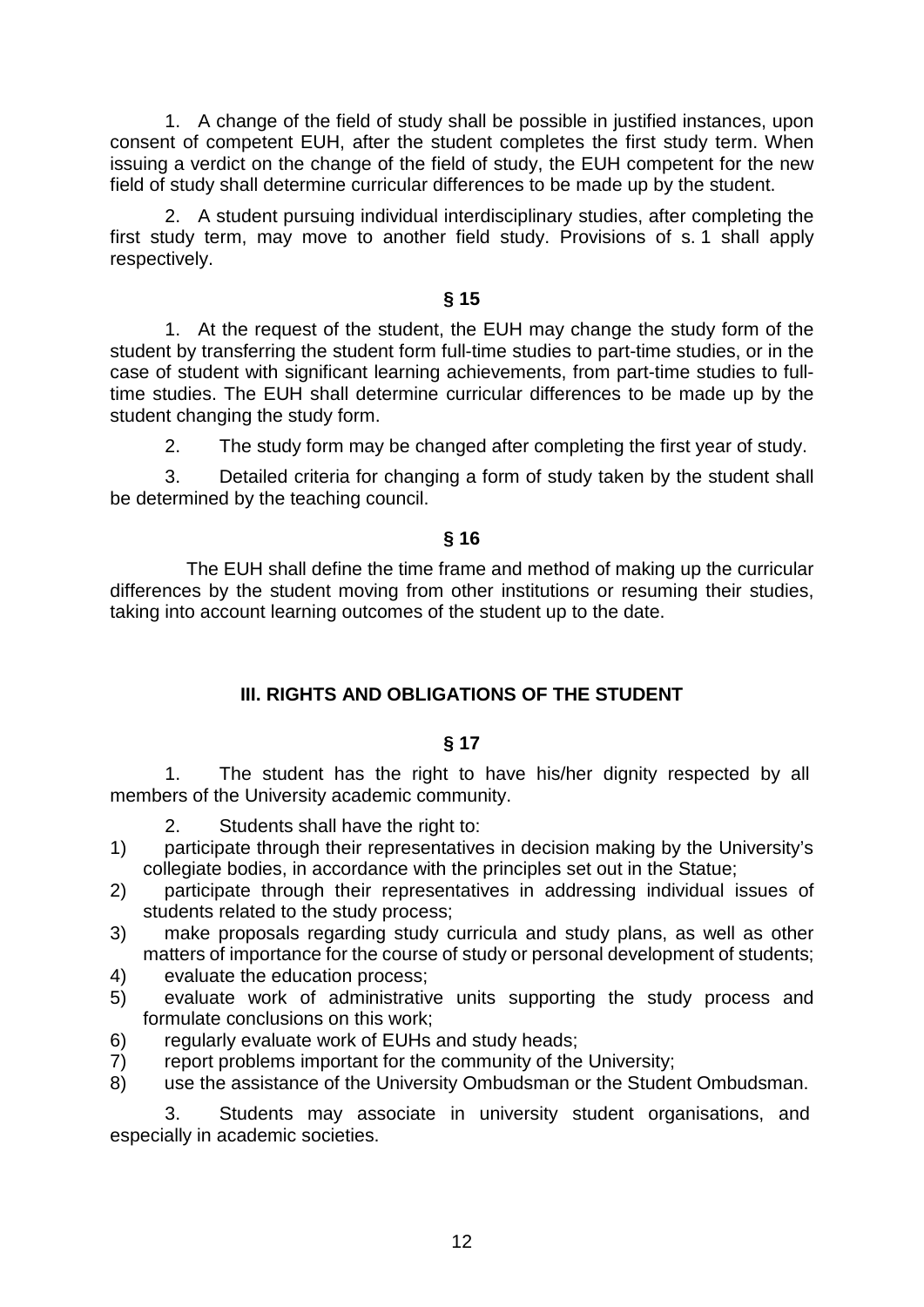4. On terms specified in the Rules, resolutions of the Senate, Rector's ordinances and course syllabuses, the student shall have, in particular, the right to:

- 1) acquire knowledge and skills and develop their interests by taking advantage of the University's full teaching offer, including participation in classes in other fields of study or other study terms than the one they are enrolled to;
- 2) participate in academic research, and use the support of the University with respect to preparation and implementation of research projects;
- 3) take advantage of consultations provided by academic teachers during their office hours, which are available to students of all forms of studies;
- 4) pursue a part of their study curriculum at another domestic or foreign university or institution;
- 5) excuse absences from classes and examinations;
- 6) benefit from the University's support in planning their professional career, taking up professional placement or training;
- 7) use the resources of the library and information system of the University;
- 8) uses the assets of the University;
- 9) view the information providing a basis for the settlement of the study term, gathered in the IT study support system;
- 10) receive a justification of the grade awarded by an academic teacher;
- 11) examine their personal data files;
- 12) examine the normative acts concerning students' rights and obligations;
- 13) be trained by the students' self-government body on rights and obligations of the student.

5. A student may receive scholarships and other financial benefits based on separate regulations, in particular Rules for awarding students' benefits.

# **§ 18**

1. Students who excel in academic performance or other kinds of activity may be granted awards or distinctions in accordance with specific regulations.

2. Having completed their studies, the best graduates shall be awarded a diploma with distinction, in accordance with the terms stipulated in § 52 ss 4-5.

**§ 19**

1. Duties of the student shall include acting in accordance with the text of the oath and the Rules, and in particular:

- 1) acquiring knowledge and skills;
- 2) respecting dignity of all members of the University community and good academic customs;
- 3) taking care of the good name of the University;
- 4) obtaining credits for classes and preparing term papers and degree theses while respecting copyrights:
- 5) complying with the universal law and regulations binding at the University;
- 6) showing respect for the property of the University.
	- 2. The student shall be obliged to:
- 1) attend classes and obtain course credits, as well as take exams in accordance with the study curriculum and study plan;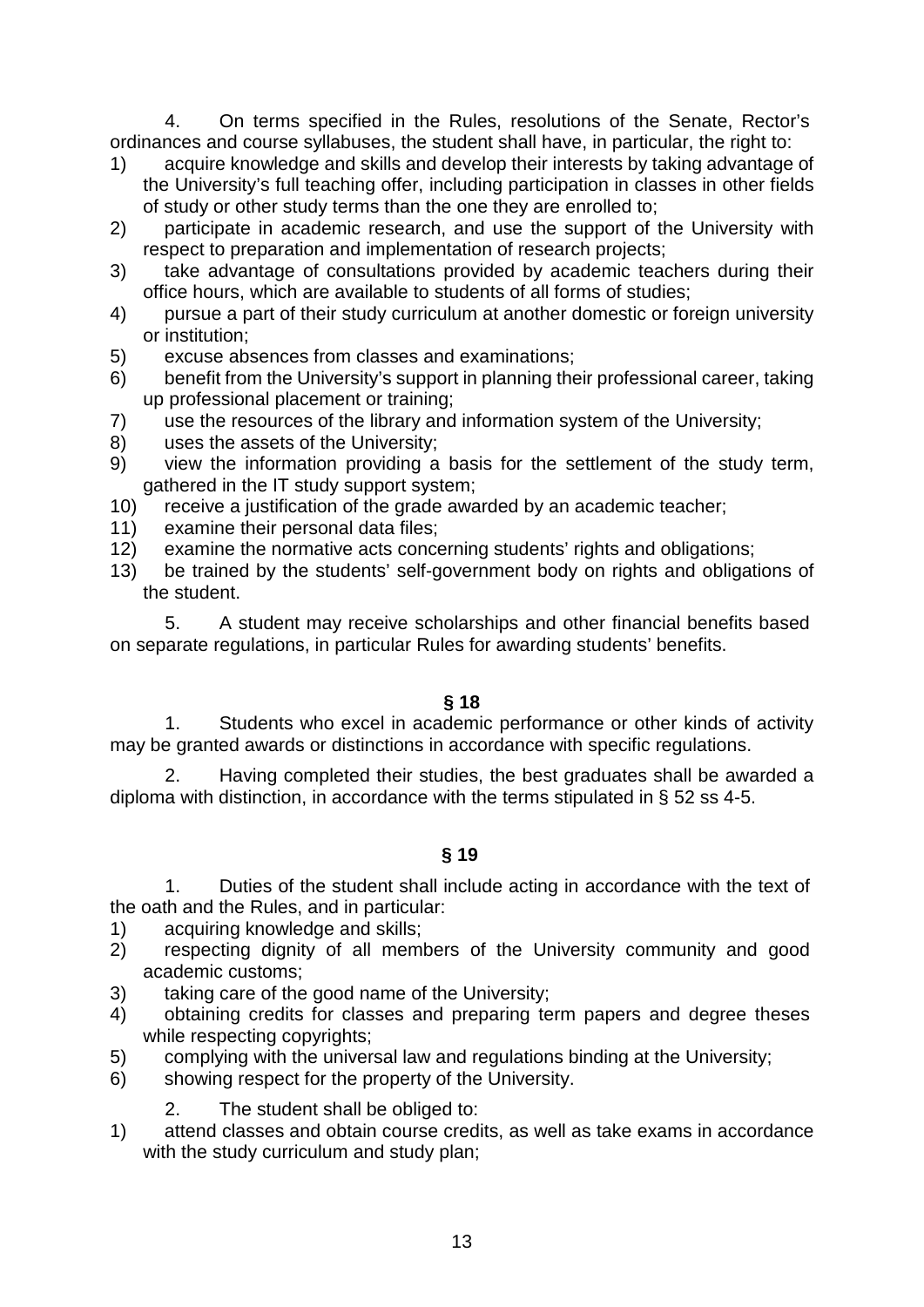- 2) timely perform their obligations to the University, in particular make due payments, enrol for classes envisaged in the study plan, and enter links;
- 3) promptly notify the authorities of the educational unit about change of name, address and any other data, especially the data which may bear on receiving scholarships and other financial benefits;
- 4) use the e-mail account allocated with the domain of the University and the IT study support system.
	- 3. The student shall bear disciplinary responsibility on terms stipulated in Act.

#### **§ 20**

1. The student's rights and obligations shall expire upon graduation or removal from the list of students, whereas the right to resume the study shall expire 10 years after the day of the first removal form the list of students in the particular field of study.

2. . A person who has completed studies of the first cycle shall retain full student rights until 31 October of the year when the studies were completed, excluding the right to the social scholarship, scholarship for disabled, allowances and the rector's scholarship.

## <span id="page-13-0"></span>**IV. ORGANISATION OF STUDIES**

## **§ 21**

1. The academic year shall last from 1 October to 30 September, and shall be divided into two semesters.

2. The organisation of the next academic year, divided into semesters with identified start and end dates of class sessions and exam sessions, dates of foreign language certification exams as well as deadlines for course resignation in the particular semester and entering links, shall be determined by the Rector in consultation with a competent students' self-government body.

## **§ 22**

1. Studies shall be carried out in accordance with study curricula and plans resolved by the Senate.

2. Amendments to the study curriculum shall be made after seeking an opinion of a competent students' self-government body, in accordance with the procedure specified in the Act and on terms adopted by the Senate.

3. Amendments to study curricula shall be made as at the beginning of a new educational cycle. During the educational cycle, only the following amendments can be made to study curricula:

1) amendments related to the selection of the teaching content transferred to students during classes, taking into account recent scientific, artistic or professional achievements;

2) necessary to:

- a) eliminate irregularities detected by the Polish Accreditation Committee;
- b) adjust the study curriculum to amendments to universally binding regulations.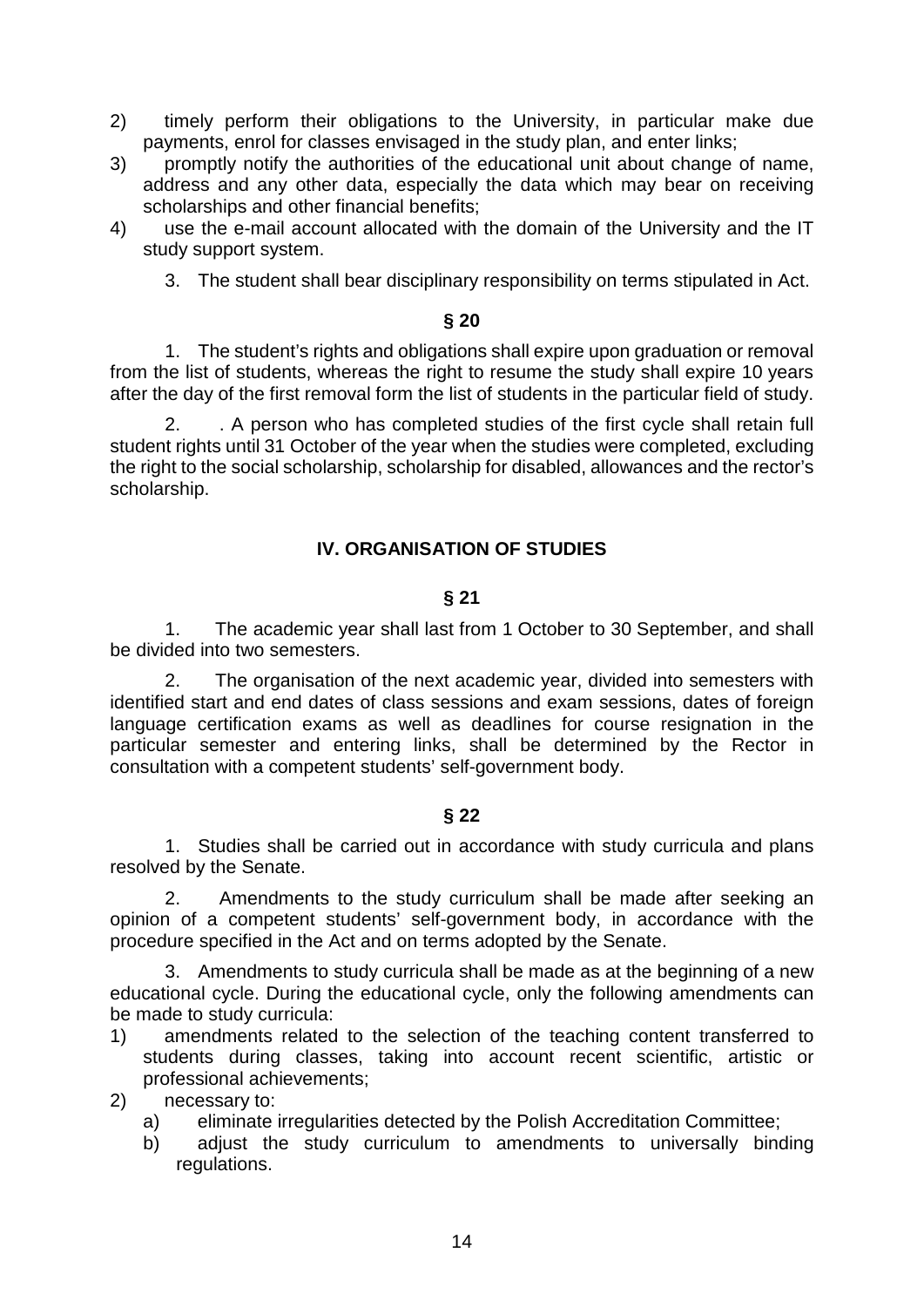4. The study curriculum and plan shall be announced at least six months before the beginning of the academic year, in which they will apply.

5. At least four months before the beginning of the semester, the EUH shall announce the staff allocation and the schedule of classes, as well as the curricula of courses offered by the educational unit in the semester.

6. Enrolment for classes in each semester shall be held in two rounds. After the first round of enrolment, elective classes whose start is not expedient due to insufficient enrolment shall be withdrawn from the class offer. The modified offer shall be announced no later than two weeks before the start of classes.

7. The student may change their enrolment to classes within no more than three weeks after these classes start. Enrolment change shall not apply to laboratory classes. In especially justified instances, the EUH can grant his/her consent to changing the registration on a later date.

8. The first round of enrolment for physical education classes shall take place within the two weeks preceding the beginning of a given semester.

9. The schedule of exams in an examination session shall be announced by the EUH after consultation with a competent students' self-government body, no later than one month prior to the beginning of the session.

10. In the case of individual interdisciplinary studies, the rules for class enrolment shall be agreed by the EUH of the unit running such studies with the head of educational unit offering particular classes. Students of individual interdisciplinary studies who pursue the individual curriculum leading to obtaining a degree at a given faculty shall enrol to classes in the same field of study, based on the same rules that apply to students in the particular field of study, subject to § 4 s. 5.

# **§ 23**

1. In the case of the field of study in Polish language, selected classes and the diploma exam may be varied out in Poland. Also a diploma thesis can be also prepared in a foreign language.

2. In the case of the field of study in foreign language, all classes specified in the study curriculum shall be held in a foreign language. The diploma thesis and the diploma exam shall also in foreign language.

# **§ 24**

1. Conducting graduate seminars and supervising magister (master) degree theses written outside diploma seminars shall be entrusted to the academic teachers holding at least a doctoral degree.

2. Giving lectures, conducting undergraduate seminars, supervising *licencjat* degree theses written outside diploma seminars, as well as examining students shall be entrusted to the academic teachers holding at least a doctoral degree. Persons holding a magister degree may conduct the above lectures, undergraduate seminars, manage preparation of *licencjat* degree thesis outside diploma seminars or examine students subject to approval of the EUH, upon consent of the teaching council. The authorisation shall pertain to specific classes and shall remain in force for one study cycle.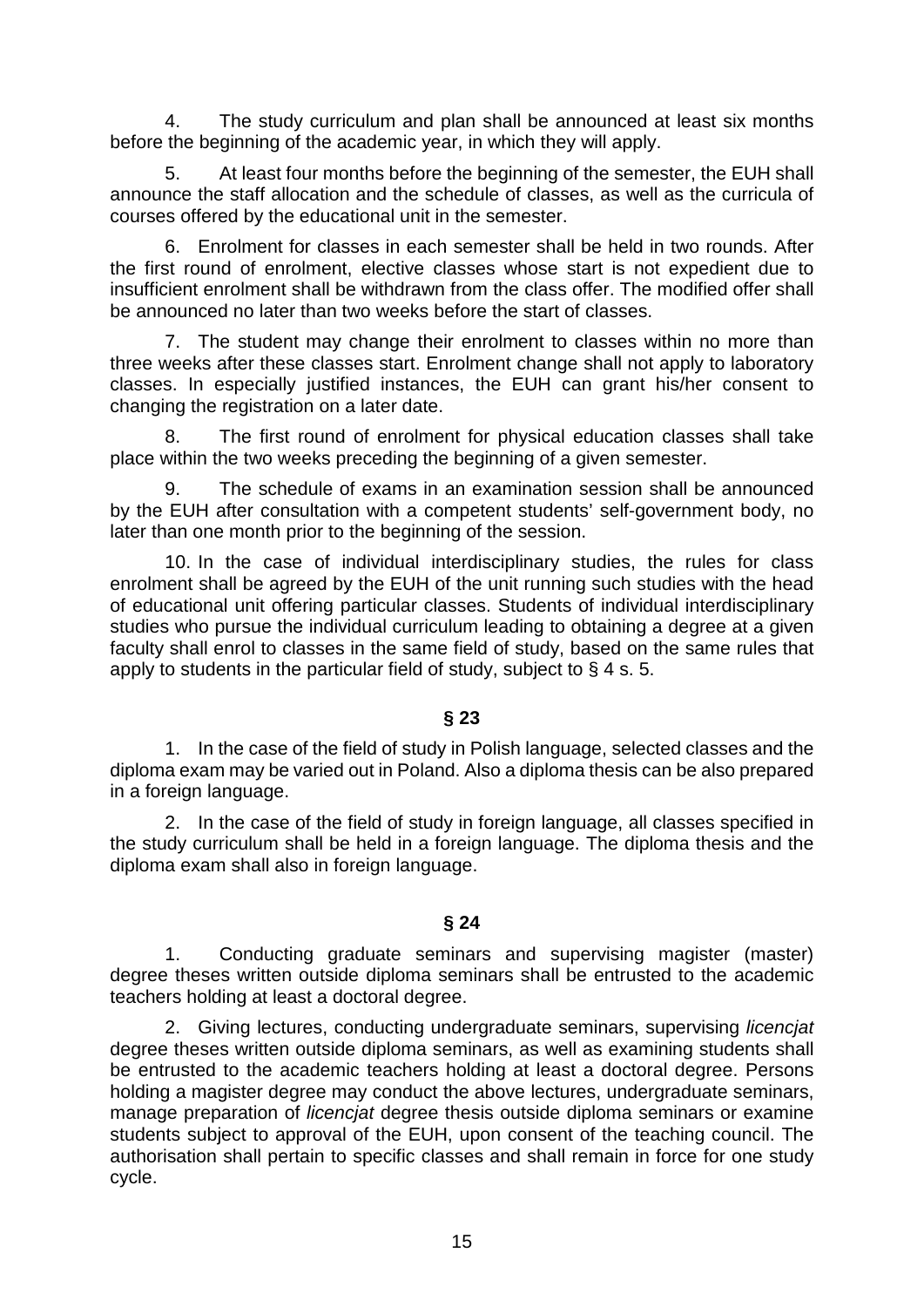3. Foreign language courses and exams shall be conducted in accordance with the rules adopted by the Senate.

1. Studies at the University can be conducted in form of individual interdisciplinary studies, allowing to obtain the diploma of the study completion in more than one field of study.

2. The student shall pursue individual interdisciplinary studies under the supervision of an academic tutor, and based on individual study curriculum and plan.

3. The EUH of the unit running the individual interdisciplinary studies shall approve a scientific tutor of the student pursuing these studies.

4. The student together with the scientific tutor shall jointly determine the individual study curriculum and plan for the next teaching cycle. The study curriculum and plan are subject to approval by the EUH of individual interdisciplinary studies.

**§ 26**

1. A student may pursue studies organised on an individual basis.

2. At the request of the student, the EUH shall grant consents to individual study organisation, while determining detailed principles in this respect.

- 3. Individual organisation of studies shall comprise:
- 1) individual study curriculum implemented in cooperation with the academic tutor; or
- 2) individual study plan; or
- 3) individual process and time frame for obtaining course credits; or
- 4) individual study process for disabled students or students suffering from a chronic illness.

4. Consent to individual study organisation may be granted in particular to:

- 1) students achieving outstanding learning outcomes;
- 2) students participating in research works not included in the study plan;
- 3) students with outstanding sport achievements, who represent the University;
- 4) students with outstanding cultural or artistic achievements;
- 5) students referred to study at another domestic or foreign university or institution;
- 6) students pursuing studies in more than one field;
- 7) disabled students or students suffering from a chronic illness;
- 8) pregnant students and students who are parents;
- 9) students enrolled to studies as a result of the confirmation of learning outcomes;
- 10) in justified instances other than listed in points 1-9, including those related to fortuitous events pertaining to the student.

5. The academic tutor, selected by the student from among academic teacher, shall express his/her opinion on the student's request to individual study organisation, as referred to in s. 3 point 1, including the proposed individual study curriculum. The individual study curriculum has to satisfy requirements resulting from learning outcomes specified for the study field.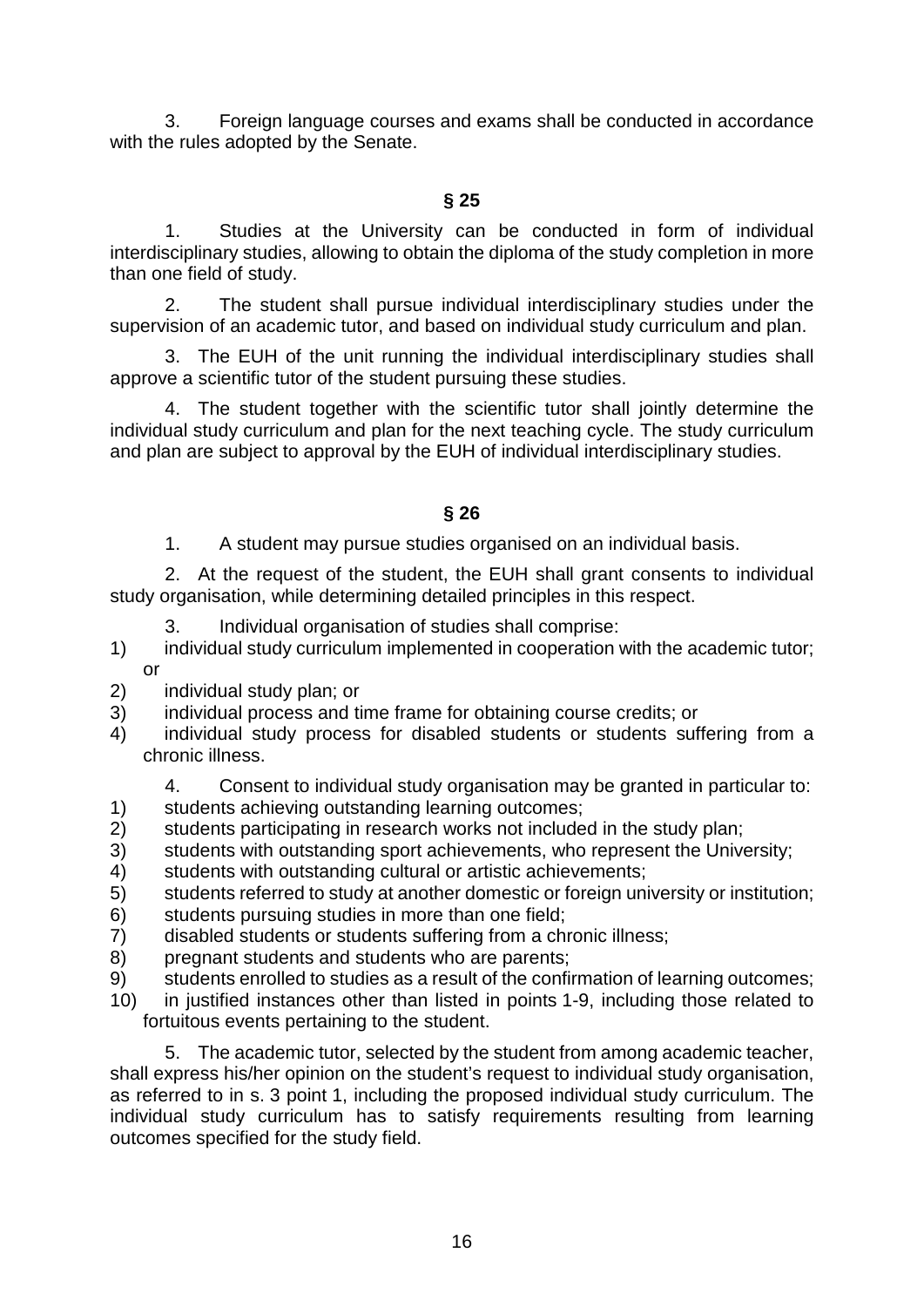6. When granting consent to individual study organisation, as referred to in s. 3 point 1, the EUH shall approve the individual study curriculum and the academic tutor of the student.

7. The opinion of the academic tutor and appointment of the academic tutor shall not be required in the situation referred to in s. 4 point 5.

8. In the case of the request for individual study organisation, as referred to in s. 3 point 4, an opinion of the OPD shall be required.

9. Pregnant students and students who are parents shall be entitled to pursue full-time studies with individual organisation of studies until their graduation.

10. Persons, in the case of whom the consent to pursuing studies with individual organisation of studies is granted, shall be enrolled as a result of the formal process of verification of learning outcomes achieved outside the study system, allowing starting studies at the University in accordance with principles adopted by the Senate.

11. Pursuing studies with individual study organisation shall mean a release from achieving learning outcomes defined in the study curriculum.

**§ 27**

1. If the student's disability or illness limit his/her ability to fully participate in classes, including passing exams and classes, the student can apply for an individual study organisation, as referred to in § 26 s. 3 point 4.

2. The student with a disability or a chronic illness shall submit the request for an individual study organisation to the EUH via the OPD.

3. The EUH shall take the decision on approving the individual study organisation for students with disabilities or chronic illnesses based on an opinion of the OPD.

4. Forms of support available to students with disabilities or chronic illnesses within the framework of the individual organisation of studies shall be specified in separate ordinances of the Rector.

## **§ 28**

1. The student may complete a part of the study curriculum at another domestic or foreign university or institution, based on an individual study curriculum, in particular within the framework of understandings or programmes signed by the University.

2. Principles for delegating students of the University for studies, internship, placement or other forms of education at other universities or institutions, and pursuing studies therein, as well as principles for accepting students from other universities for the purposes of studies at the University are set forth in separate regulations.

3. The mobility coordinator, in consultation with the student intending to complete a part of the study curriculum outside the University, shall conclude, and if necessary, amend the understanding on the study curriculum and agree on the related duties of the student at another university or institution. Additionally, in the case of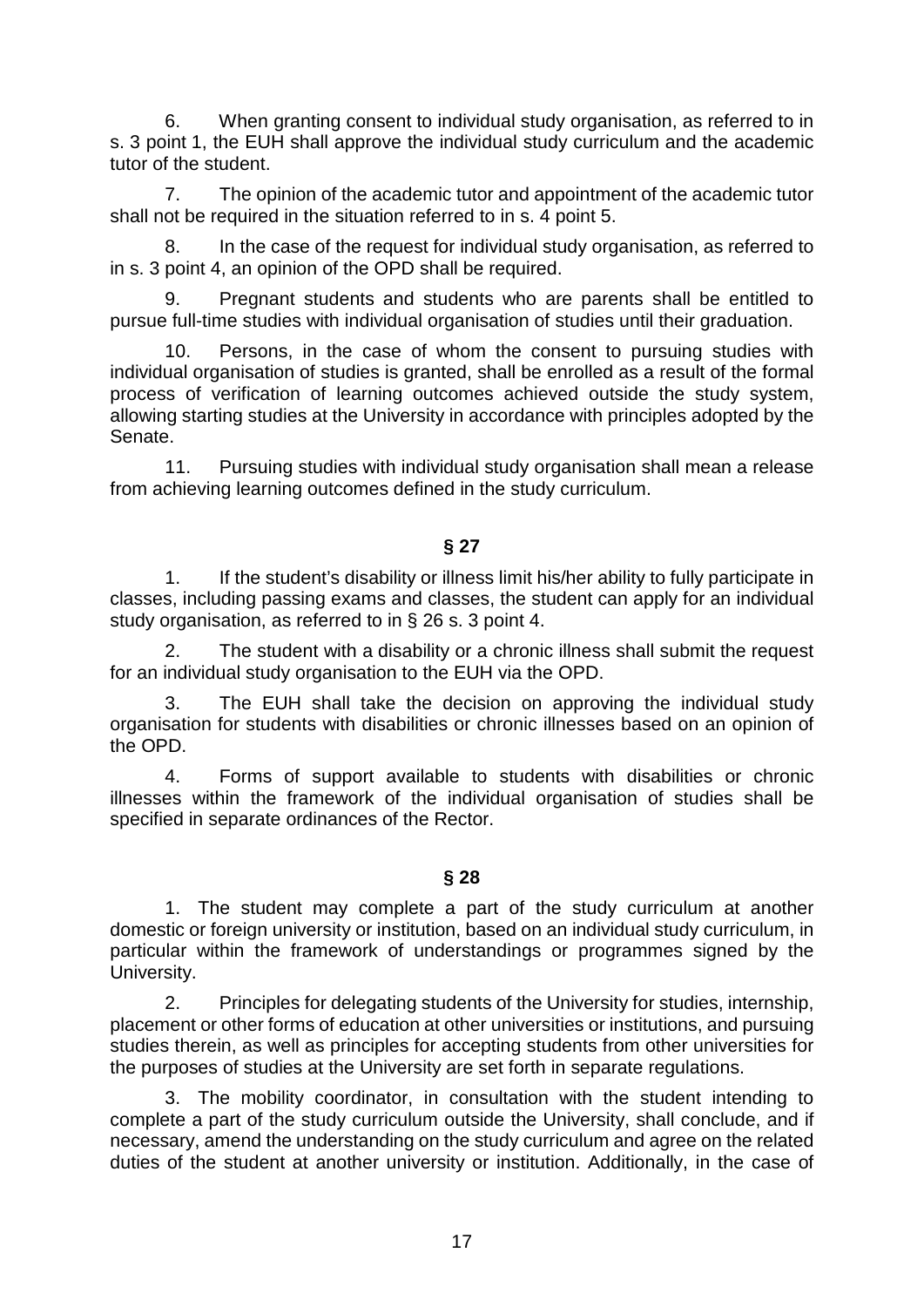individual interdisciplinary studies, the arrangements are made in consultation with the student's academic tutor. These arrangements shall be approved by the EUH.

4. The individual study curriculum agreed in line with s. 3 and completed at another university or institution shall be considered equivalent and provides a basis for the EUH recognising the study term as completed.

5. If the condition referred to in s. 4 is not satisfied due to curricular differences between the study plan at the University and the teaching offer of the university or institution, to which the student was referred, before the students leaves to study at another university or institution, the EUH – in the understanding on the study curriculum – determines courses supplementing curricular differences and timing for getting credits for these courses. Courses and timing for getting credits for these courses can be changed only upon the student's consent. Additionally, in the case of a student pursuing individual interdisciplinary studies, courses and time frames referred to in the previous sentence shall be determined by the EUH after seeking an additional opinion of the academic tutor referred to in s. 3.Satisfying these conditions shall result in completing the relevant study term.

6. In especially justified instances, the EUH may, at the request of the student, grant consent to completing a part of the study curriculum at another university or institution that did not conclude the understanding referred to in s. 1.Provisions of ss. 2- 5 shall apply respectively.

7. The student referred to studies to another university or institution shall be obliged to get credits for courses and pass relevant exams determined in the individual study curriculum, while complying with the principles of the hosting university or institution.

8. Credits for examinations and courses referred to in s. 7 shall be taken into account when granting credits for completing a study term at the University, after recalculation to the grade scale referred to in § 34 s. 2.

9. The list of students referred to study at another university or institution shall be public.

# **§ 29**

Courses included in the curriculum of the particular field of study, upon consent of the person running the particular course, shall be available to students of other fields of studies, subject to satisfying requirements for participation in these courses. However, priority shall be given to students who need to take a given course in order to complete the particular study term.

# **§ 30**

1. The course of study shall be documented in the course credit protocols and in the periodical records of student academic achievements approved by the EUH. The documentation of studies shall also include a degree thesis.

2. Course and examination credit protocols shall be entered into the IT study support system immediately, no later than within two weeks of the test or examination.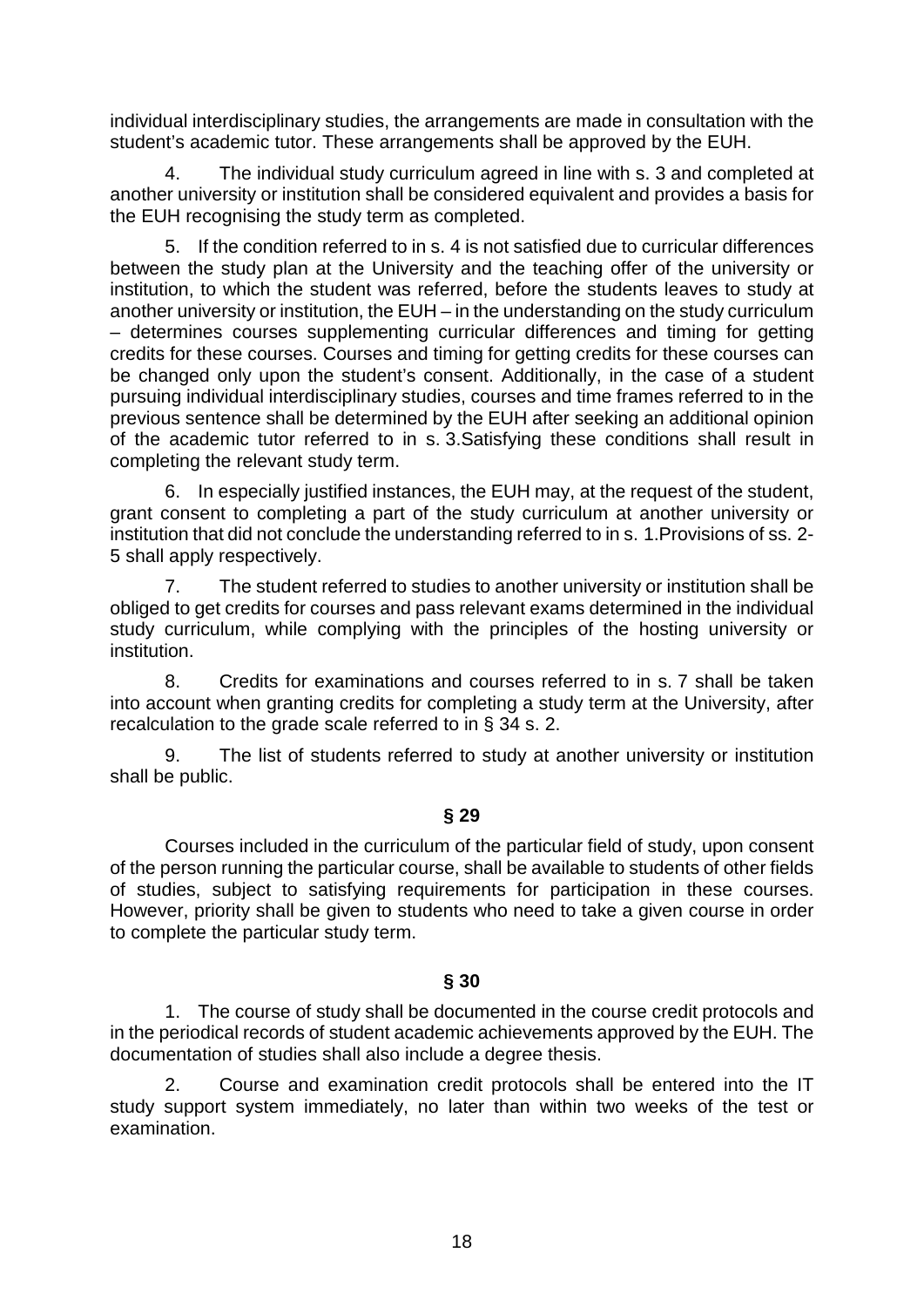# <span id="page-18-0"></span>**V. OBTAINING COURSE CREDITS**

#### **§ 31**

1. Obtaining credit for a courses shall be conditional upon enrolling in the course in compliance with the principles for enrolling in the course.

2. Registration to classes covered by the study curriculum of the particular term can be carried out by the EUH. In such the case, an automatic notification shall be sent to the student via the IT study support system.

3. Within the time limit set by the Rector, the student shall declare a given course as:

- 1) part of the study curriculum; by linking the course to this curriculum. If the student pursues studies in more than one field, he/she should indicate the one within which the course is taken:
- 2) included in the study plan of the current term, by additionally linking the course to this term. This requirement shall apply to each course which is covered by the study plan for the current term.

4. At the student's request, filed within the time frame defined by the Rector, the link of a course to a study curriculum may be deleted.

5. The EUH may correct links made in breach of the Rules of Study, in particular by deleting the links of courses to a given study term if the courses are not covered by the study plan for this term, and linking courses included in the study plan to the study term. In such cases, an electronic notification shall be sent to the student.

# **§ 32**

1. The student shall be obliged to obtain credits for all courses for which he/she has enrolled in a given Study cycle, except for the situations described in ss. 2 and 3, with the proviso that participation in courses not covered by the study plan of the current term or resignation from getting credits for completing the course included in the study plan shall not change the requirements which have to be met to be awarded credit for this study term. The consequences of failure to obtain credits for courses required by the study plan for the particular study term are stated in § 42 s. 4.

2. The student shall have a right to resign from attending a course if its dates, the person running the classes or principles for getting credits have been changed, within 14 days of such a change. The student shall notify the EUH of his/her resignation within the same time frame.

3. Regardless of s. 2, the student shall have a right to resign from obtaining credit for a course before the date indicated in the organisation of the academic year as the course credit resignation deadline for a given semester. This right may be exercised once during first and second cycle studies. The student of long second-cycle studies shall be entitled to exercise this right two times.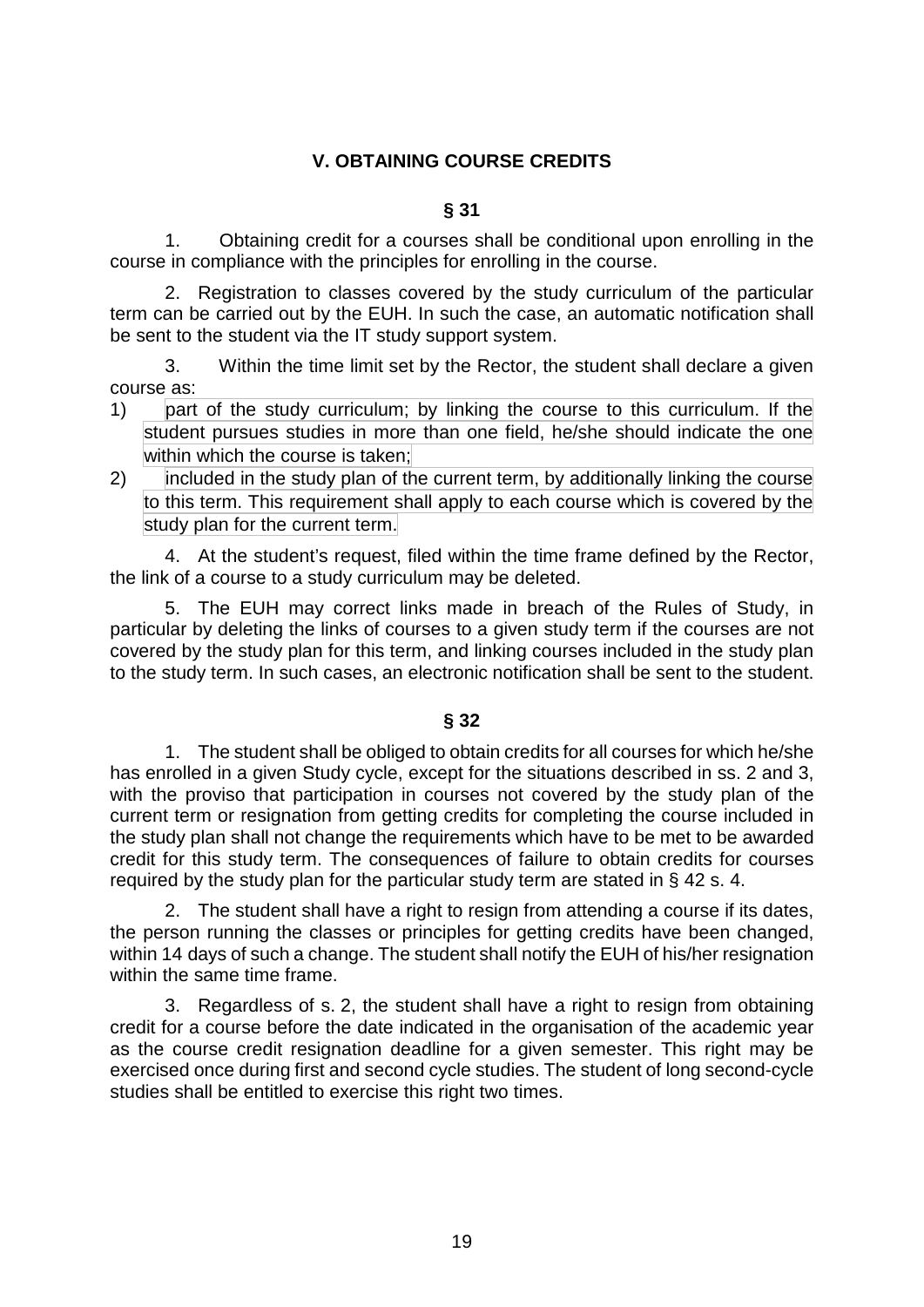The student shall be obliged to immediately his/her absence from classes included in the study plan, in keeping with the principles set out in the course syllabus. The request to excuse absence shall be submitted without undue delay to the person running the classes, while presenting true and reliable justification of absence.

#### **§ 34**

1. All courses in which the student has chosen to obtain credits, except for physical education, degree seminar and courses preparing for university studies in all fields and listed in a relevant ordinance of the Rector, shall carry a performance grade, given in conformity with the principles set in the course syllabus.

2. The following positive grades shall be used for assessment: excellent, very good, good plus, good, satisfactory plus, satisfactory, and the negative grade: unsatisfactory.

3. The grades listed in s. 2 shall correspond to the following numerical values:

| 1) excellent $(5!)$        | $-5:$    |
|----------------------------|----------|
| 2) very good $(5)$         | $-5$ :   |
| 3) good plus $(4.5)$       | $-4.5$ ; |
| 4) $ good (4) $            | $-4$ :   |
| 5) satisfactory plus (3.5) | $-3.5$   |
| 6) satisfactory (3)        | $-3$ :   |
| 7) unsatisfactory (2)      | $-2$ .   |

4. Students shall be informed about course credits and exam results obtained in the IT study support system.

## **§ 35**

1. There shall be two dates for the exam in a given course in a study cycle. These dates shall fall, respectively, in the main examination session and in the resit examination session, set for the study cycle in which a given course is offered.

2. In justified instances, in particular, when the examination date is in conflict with the date of another examination, the EUH may change the examination date at the student's request.

3. The student shall have the right to take an exam on a date falling before the examination session. Framework principles, in particular conditions for taking an exam on a date falling before the examination session shall be set by the teaching council, in consultation with a competent students' self-government body.

4. The student may take a course exam during the resit examination session, if he/she has not previously taken the final exam in that course or received an unsatisfactory grade. The teaching council may resolve to grant the right to take an exam during the resit session also to students who have previously received a positive grade in a given course.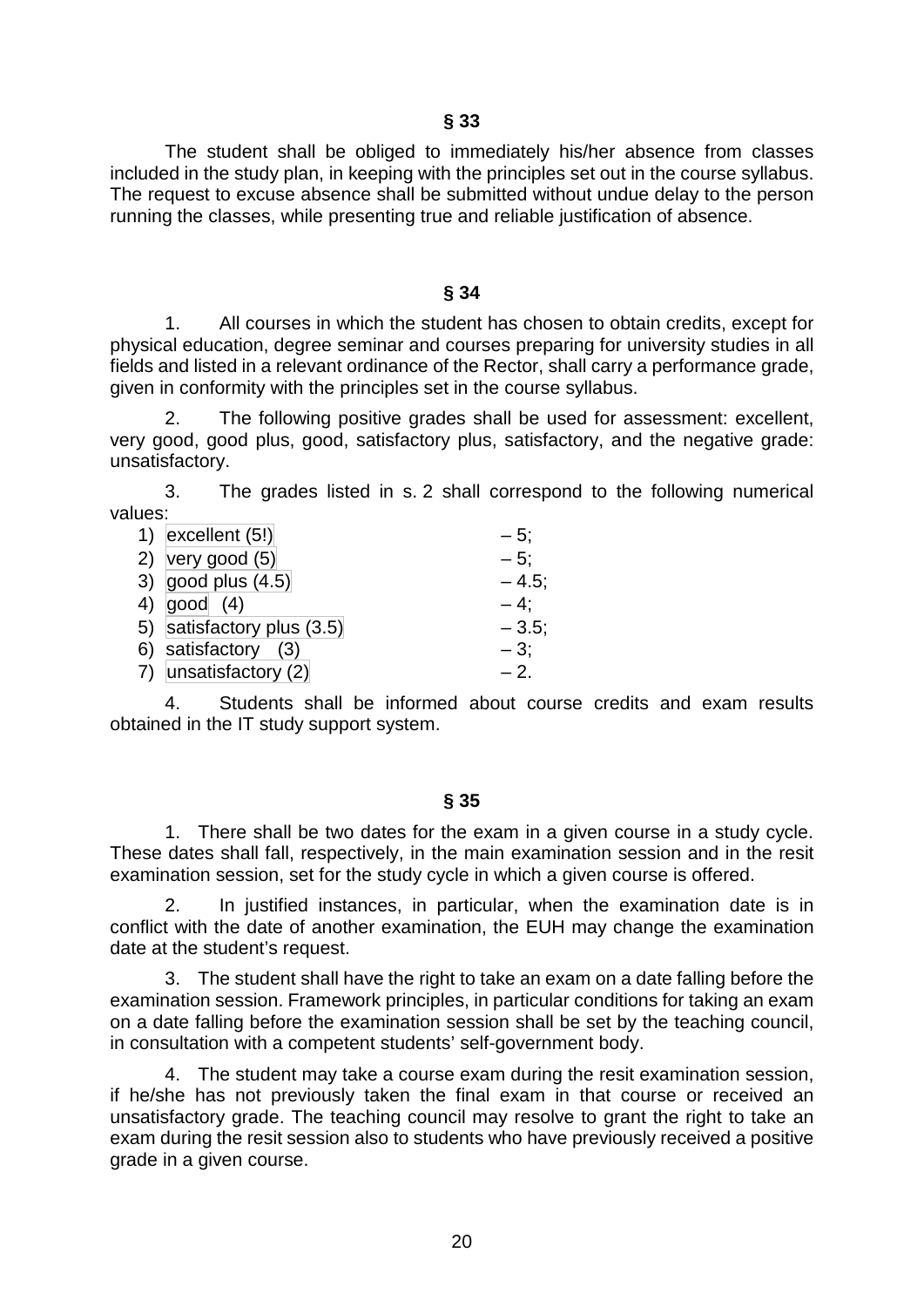5. Admission to an exam in a given course may be conditional on receiving credit for classes which make up the course, or meeting other conditions defined in the course syllabus.

6. Unexcused absence at an examination shall result in the loss of one exam date and no credit.

7. In the case of absence at an examination which is excused by the EUH, in particular when the absence was caused by an illness, the student shall have a right to an additional exam date. In the case of absence due to illness, the medical certificate excusing this absence should be submitted to the EUH within seven work days of the last day of the leave specified in the certificate. An additional exam date for the particular examination may be granted only once in a given study term. In especially justified instances, the EUH may grant an extra exam date.

8. The student who is taking an exam or another form of assessment shall be obliged to allow his/her authentication, including shall be obliged to show an identity card upon request.

9. The student shall have the right to view his/her graded exam or term paper and to receive a justification of the grade awarded. The students shall be granted access within no more than seven dates of the day of awarding the grade. In the case of the oral examination, the grade justification shall be presented upon awarding the grade.

## **§ 36**

1. Within seven days of the date of the end of courses or announcement of their results, in case of objections as to the form of the credit awarding procedure or impartiality of exam grading, the student shall be entitled to file a request to the EUH for resolving the verification of the student's grades by a commission.

2. Within seven days of the date of the examination, in case of objections as to its form or conduct, the student shall have the right to file a request to the EUH for an exam before a commission.

3. Within seven days of the date of announcing the examination result, in case of objections as to impartiality of exam grading, the student shall have the right to file a request to the EUH for an exam before a commission.

4. In justified cases, the EUH may order an exam before a commission on his/her own initiative, at the request of the examiner or a competent students' selfgovernment body.

5. In instances referred to in ss. 1-4, the EUH of the unit running the course shall be the competent EUH.

6. Verification by a commission of the student's course assessment result, forming the basis of credit award, shall take place within 14 days of the date when the request for such verification was submitted. An exam before a commission shall be held within 14 days of the date when the student's request was submitted.

7. An exam or course assessment verification by a commission shall be conducted by a commission made up of: the EUH as the chairperson, or an academic teacher authorised by the EUH, and two specialists in the subject area subject to the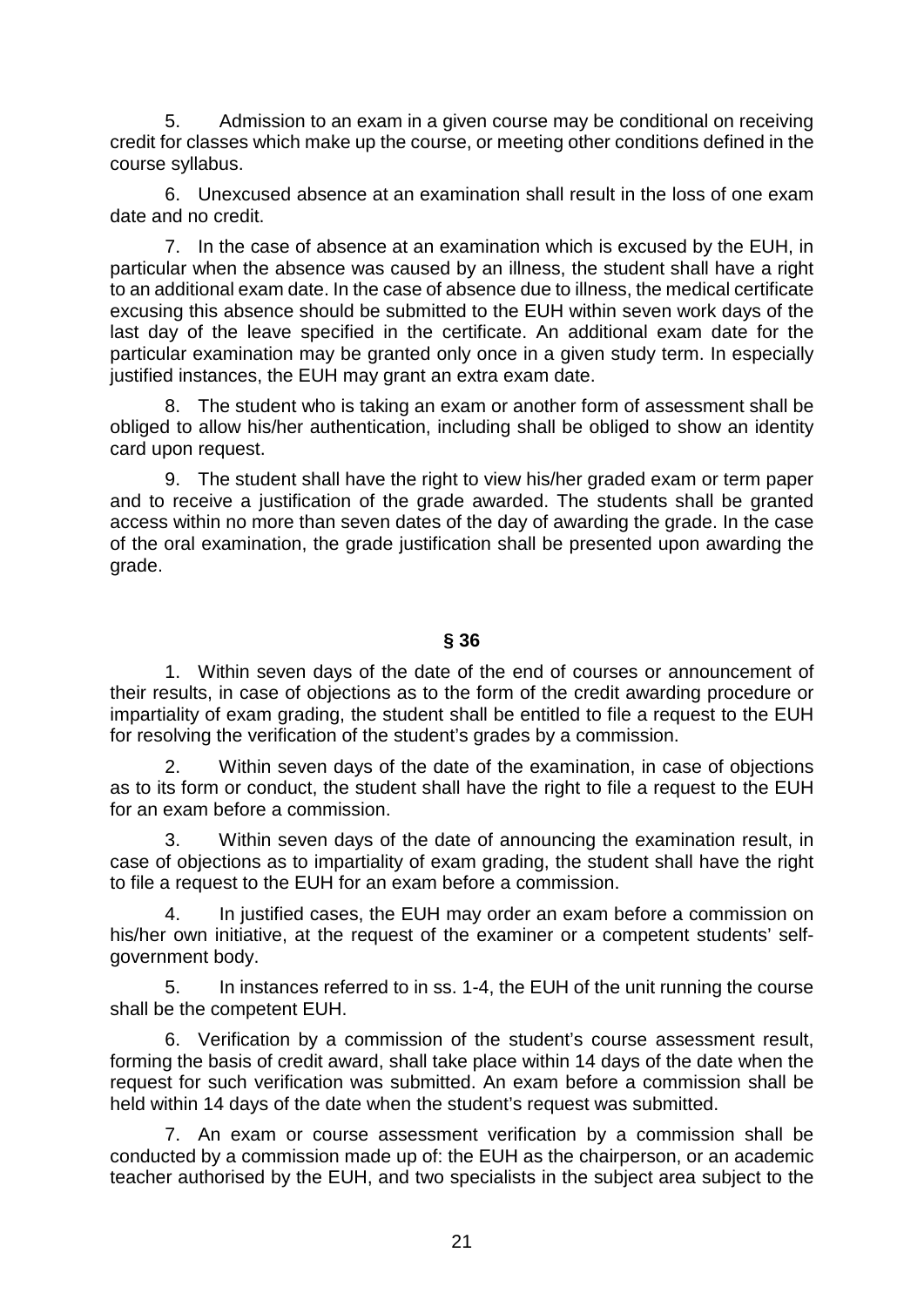request or a related area. The academic teacher who awarded the grade being verified in the procedure shall not participate in the exam by commission. Upon the student's request, one person chosen by the student may participate in the examination as an observer.

8. The grade obtained as a result of an exam or assessment verification by a commission shall replace the grade challenged.

## <span id="page-21-0"></span>**VI. AWARDING CREDIT FOR A STUDY TERM**

## **§ 37**

1. Credits for a study term shall be awarded in the study cycle determined in the study plan.

2. All courses covered by the study plan for a given study term (i.e. linked to the curriculum and the study term), excluding the courses referred to in § 32 ss. 2 and 3, shall be considered in the settlement of that term.

3. Meeting all the requirements provided in the study plan for a given study term and stipulated in the Rules shall result in obtaining credit for that study term.

4. The course taken into account in awarding credits for another study term cannot be indicated by the student for the purposes of settlement of the study term. In especially justified instances, the EUH may grant considered the particular course as an equivalent one.

## **§ 38**

1. A student who has failed to get credits for all courses stipulated in the study plan for a given term may, at his/her request, be conditionally enrolled for the next study term if the total number of ECTS credits allocated to uncompleted courses does not exceed 1/3 of total ECTS credits included in the study plan for the particular term.

2. A student cannot be conditionally enrolled for the next study term if he/she failed to get credits for the courses, to complete which he/she was obliged when issuing consent to enrolment to the next study term or referral to repeat a term of study, in the case referred to in § 39 s. 1 point 3.

## **§ 39**

1. A student who has failed to get credits for all courses stipulated in the study plan for a given or previous term may, at his/her request, be referred to repeat the study term if:

 1) the total number of ECTS credits allocated to uncompleted exceeds 1/3 of total ECTS credits included in the study plan for the particular study term or failure to get credits for courses hinders continuing the study curriculum in the next study term; or

2) the student failed to get credits for the last study term; or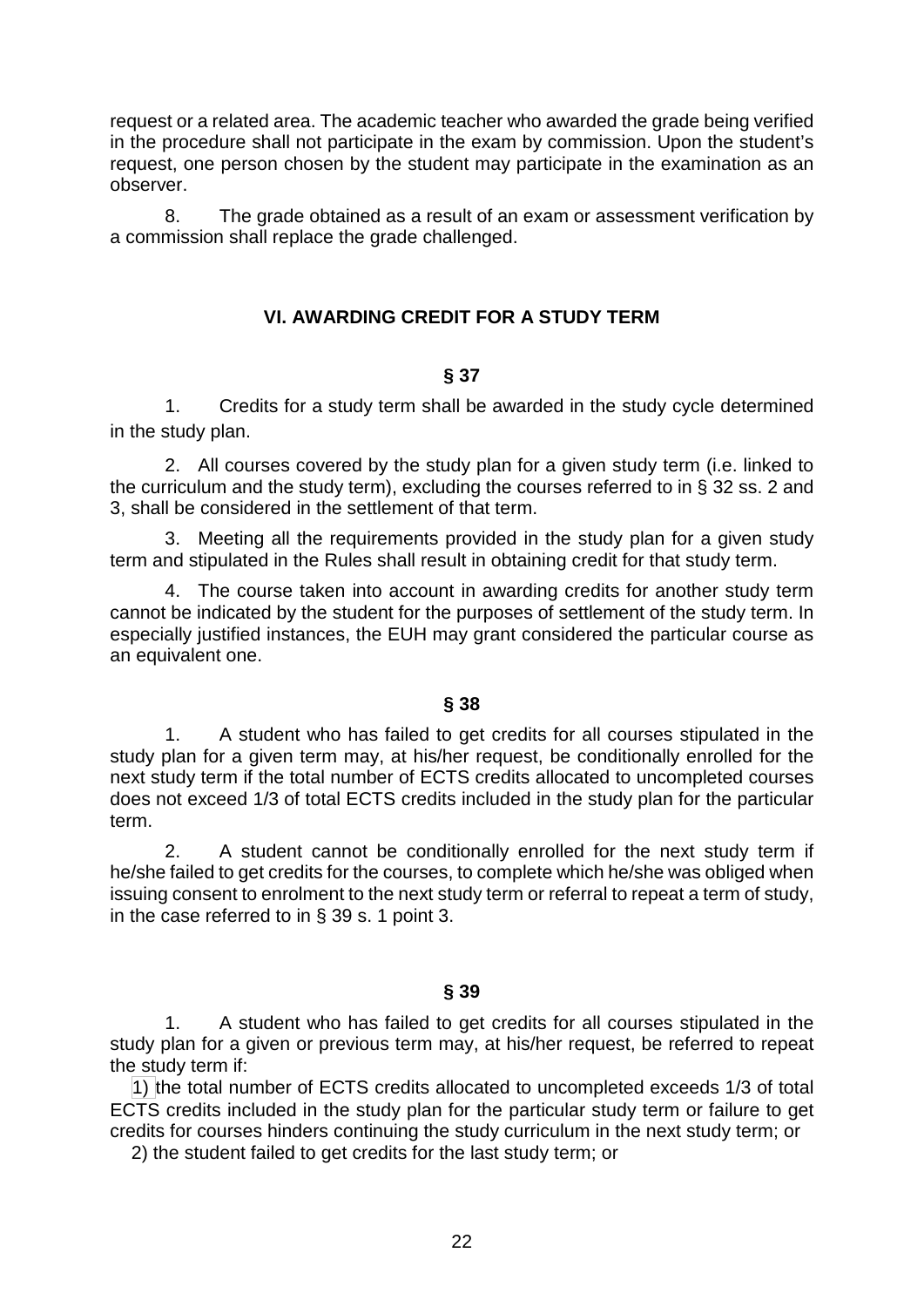3) the student failed to get credits for the courses, to complete which he/she was obliged when issuing consent to enrolment to the next study term.

2. The student, who had already been referred to repeat the same study term, shall not be entitled to referral to repeat the study term.

3. The student referred to repeat the study term may participate in courses stipulated in the study plan for subsequent study terms subject to consent of the EUH.

## **§ 40**

Conditional registration for the subsequent term of study or the referral to repeat a term of study shall obligate the student to retake the failed courses or equivalent courses. In case of curricular differences in the study curriculum, including in the study plan, the student shall be obligated to make up the curricular differences.

# **§ 41**

- 1. The EUH shall remove a student from the list of students in the case of:
- 1) failure to undertake studies, which is ascertained, in particular, when the person enrolled to studies failed to confirm in writing taking the oath or failed to enrol to courses included in the study plan for one month since the beginning of the semester;
- 2) a written resignation from studies submitted by the student;
- 3) failure to submit a degree thesis within the scheduled time frame for study completion, subject to § 47 s. 2;
- 4) failure to pass the diploma examination within the scheduled time frame for study completion or the time frame set in accordance with § 51 s. 2:
- 5) punishment by the disciplinary penalty of expulsion from the University.
	- 2. The EUH may remove a student from the list of students in the case of:
- 1) lack of progress in learning, which is ascertained if the student has failed to obtain credit for a given study term more than once. In the case of a student of first-cycle studies or long second-cycle studies, lack of progress in learning is ascertained if the study curriculum completion status excludes the award of credit for the study term;
- 2) failure to obtain credit for the study term by the deadline specified;
- 3) the student's failure to pay applicable fees despite a written request for payment within 14 days of receiving it;
- 4) failure to participate in obligatory courses.

3. Failure to participate in obligatory courses referred to in s. 2 point 4 shall be identified by the EUH when the number of the student's absences hinders fulfilment of duties specified for the particular study cycle. This shall be determined taking into account course syllabuses, based on declarations of at least three academic teachers, each of whom runs a difference course included in the study plan for the particular term. The decision on removal from the list of students shall be taken by the EUH after the expiry of at least six weeks from the beginning of the particular study cycle, but not before the expiry of 14 days of submitting a notification to the student on the intent to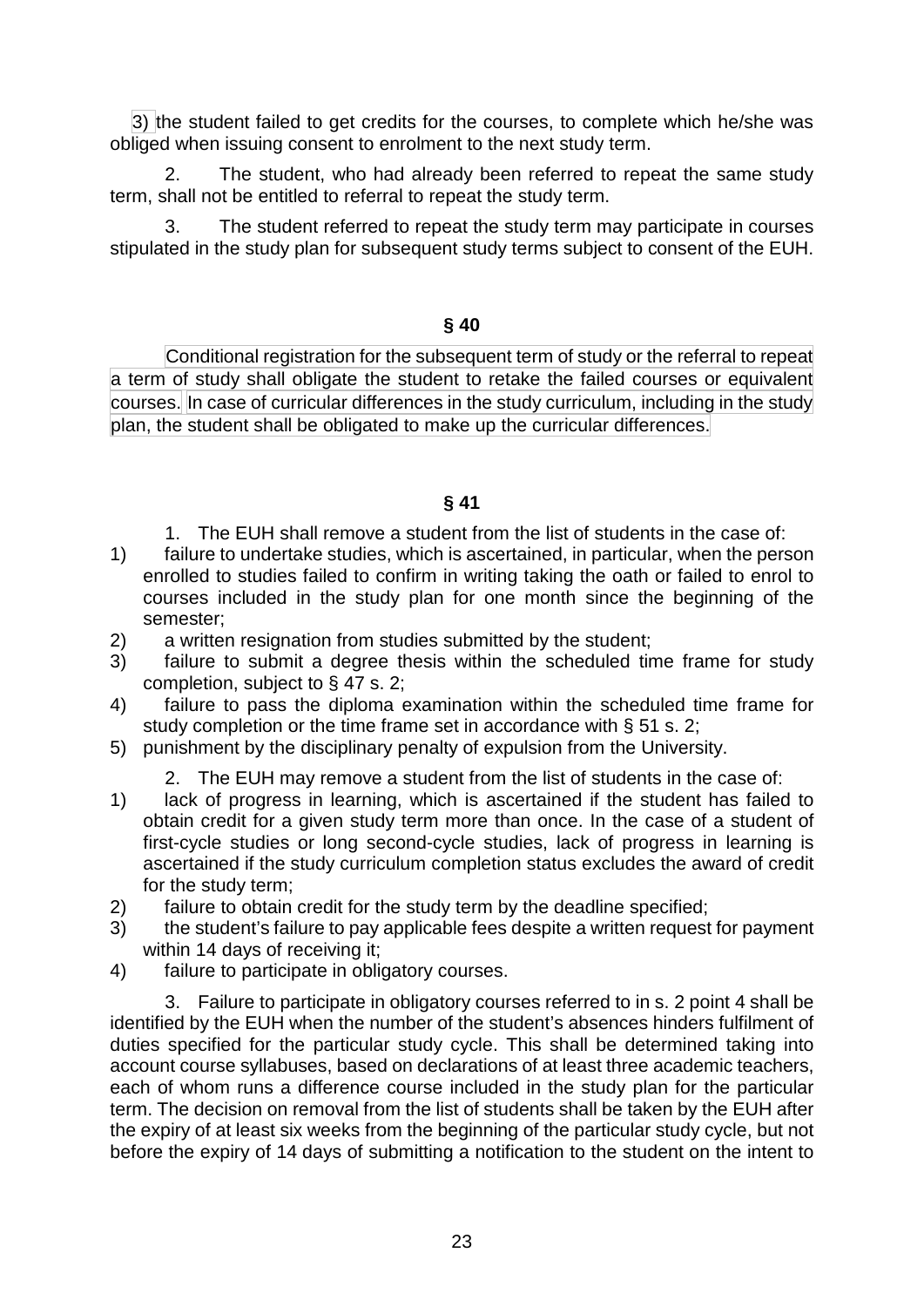remove him/her from the list of students due to failure to participate in obligatory courses.

4. The decision referred to in ss. 1 can be appealed against to the Rector, via the EUH, within 14 days of its submission.

**§ 42**

1. The final grade in a course shall be determined in accordance with principles set out in the course syllabus.

2. If the student took an exam in a given course twice, the arithmetic mean of the grades received on both exam dates, rounded off to two decimal places, shall be taken into account when calculating the average grades for the study term.

3. The grade average for a study term shall be calculated as the arithmetic mean of the final grades received in all courses comprising the study plan for a given term (including the foreign language course), subject to  $\S 36$  s. 8, rounded off to two decimal places. If the study plan for a given term provides for elective courses and the student received credits for more courses than required, the final grades considered while calculating the grade average shall be those linked by the student to the particular study term, subject to § 31 s. 5 and § 37 s. 4.The grade obtained in a foreign language certification exam shall not be included in the grade average.

4. In calculating the grade average for the study term, all missing grades in courses comprising the study plan for the particular term shall be treated as equivalent to 2.0, if the absence of the grade has resulted from:

- 1) failure to obtain credit for a course for which the student was enrolled in a given study term, subject to § 32 s. 10, including also failure to take the final exam on any of the set exam dates in regular and resit exam sessions;
- 2) failure to enrol for a course covered by the study plan of a given study term;
- 3) failure to enrol for an elective course with a required number of ECTS credits, in which case the missing ECTS credits are assigned an equivalent of a minimum number of courses which meet this criterion.

5. In cases of failure to enrol to a course, the EUH shall enter the data needed to calculate the grade average for the study term into the IT study support system.

6. The grade average for several study terms shall be calculated in accordance with ss. 3 and 4, taking into account the final grades received in the courses considered while calculating the average for all study terms included in these calculations.

7. The grade average for the entire studies shall be calculated in accordance with s. 3, taking into account the final grades received in the courses considered while calculating the average for all terms of studies. Additionally, at the student's request, the grade average may also include the grades obtained by the student in the extracurricular courses taken. The request to include these grades shall be submitted prior to the final settlement of the degree programme.

8. The grade averages referred to in ss. 3, 6 and 7 are calculated by the IT study support system based on the grades and links entered.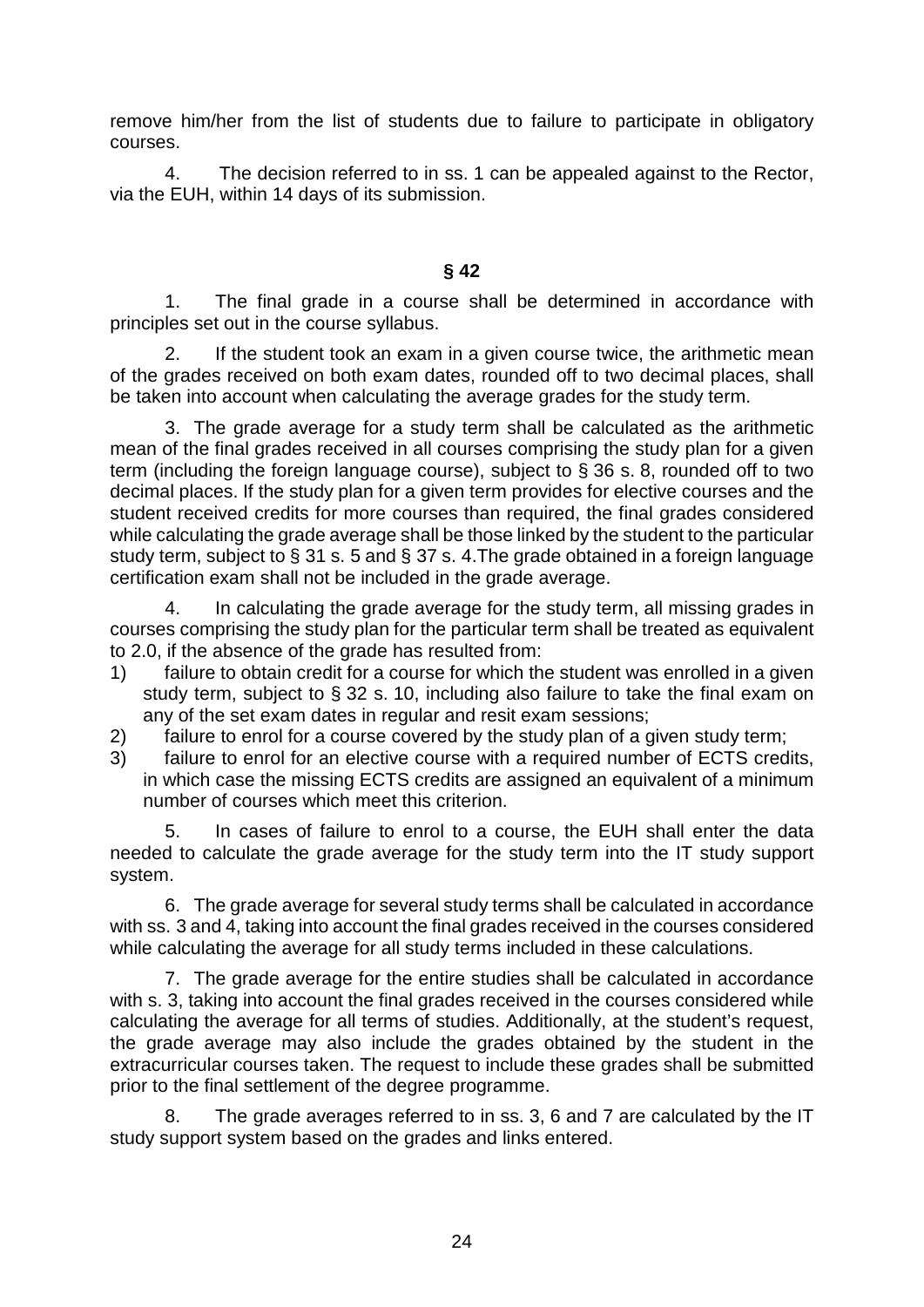# <span id="page-24-0"></span>**VII. LEAVES IN THE COURSE OF STUDY**

## **§ 43**

- 1. The EUH may grant students the following types of leave:
- 1) a sick leave, due to chronic illness or disability;
- 2) a research leave, for the pursuit of other studies, studies at another university or research;
- 3) a special leave in other justified cases.

2. The student shall submit the request for a sick leave to the EUH via the OPD. The student shall be granted a sick leave for the period of sickness, treatment or rehabilitation, temporarily excluding or seriously impeding the continuation of studies. The decision to grant a sick leave shall be taken by the EUH based on the opinion of the OPD issued on a basis of the student's medical documentation.

3. The student shall file the request for a sick leave without undue delay after the circumstances providing a basis thereof occur. After the end of the study cycle, the student cannot be granted a sick leave for this study cycle, unless he/she proves that circumstances providing a basis for the request hindered filing the request earlier.

4. Students may be granted research or special leaves for a period not exceeding one year and in the case of first cycle students or long second cycle studies, after obtaining credit for at least the first study term. The next leave may be granted after completing another study term.

5. During the leave, the student shall retain student rights.

6. When granting the leave, the EUH may grant consent to getting credits for selected courses included in the study plan during the leave.

7. The student's return to studies after the leave shall be subject to the rules defined by the EUH.

8. The granting of a leave shall postpone the date of the scheduled completion of studies.

9. At the request of the student, the EUH shall immediately issue the certificate confirming the leave granted.

**§ 44**

1. In addition to instances referred to in § 43 s. 1, pregnant students and students who are parents shall be also entitled to:

- 1) leave from classes;
- 2) leave from classes with an option to verify learning outcomes defined in the study curriculum.

2. The leave referred to in s. 1 shall be granted by the EUH:

- 1) pregnant students, for the period until the child's birth;
- 2) students who are parents, for a period of one year since the date of submission the request for the leave.

3. Students who are parents may submit the request for the leave referred to in s. 1 within one year from the date of the child's birth.

4. If the leave referred to in s. 1 ends during the semester, the EUH, at the student's request, shall extend the leave until the end of this semester.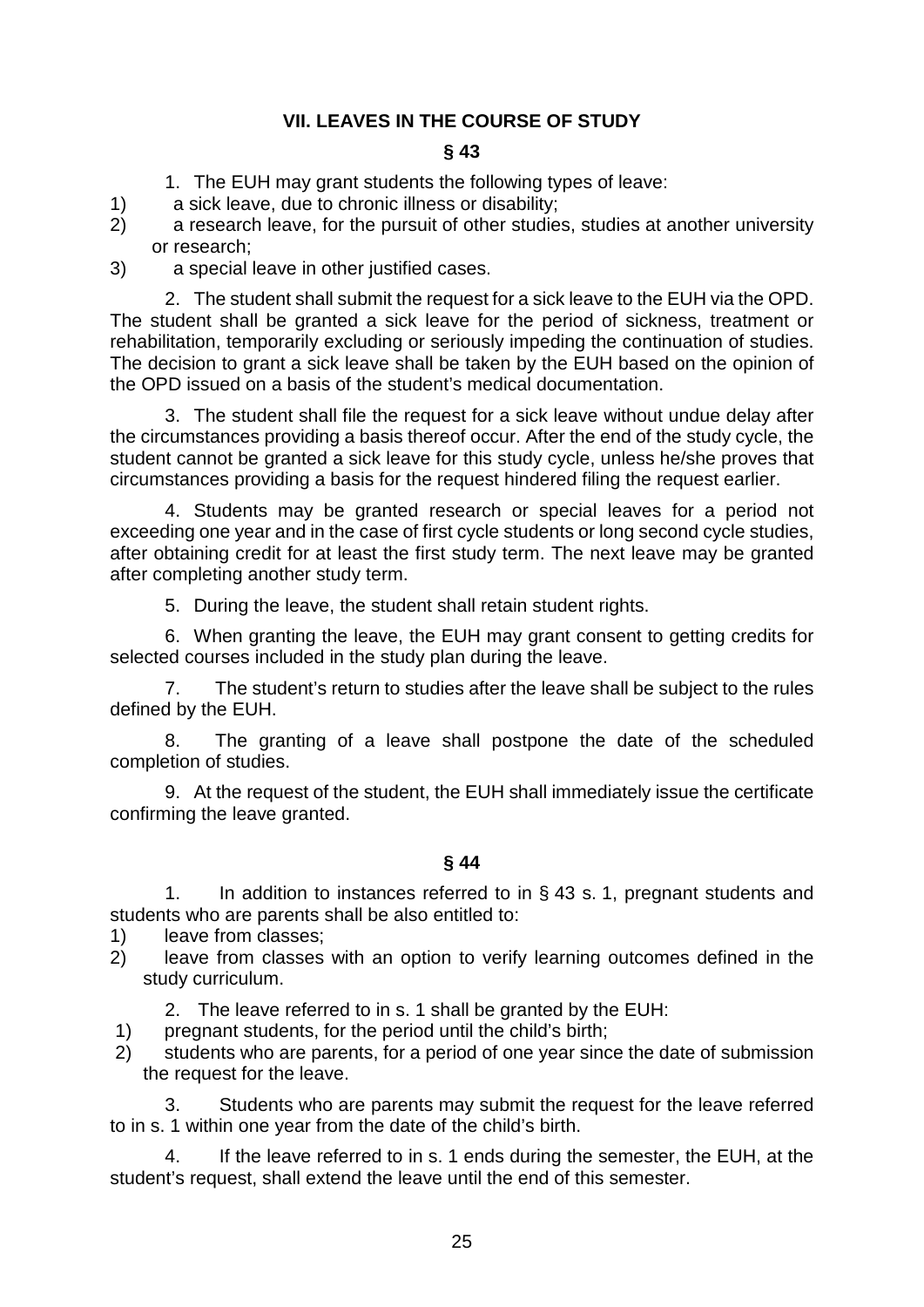# <span id="page-25-0"></span>**VIII. COMPLETION OF STUDIES**

#### **§ 45**

1. After completing the study curriculum of the first cycle studies (including submitting a *licencjat* degree thesis) and passing the diploma exam, the student shall be awarded a degree of *licencjat* or *inżynier*.

2. After completing the study curriculum of the second cycle studies or long second cycle studies (including submitting a magister degree thesis) and passing the diploma exam, the student shall be awarded the degree of *magister* or *magister inżynier*.

3. The professional title shall be awarded by the commission carrying out the diploma examination.

4. The studies are completed on the day of the diploma examination.

5. The person who has completed first cycle studies retains student rights until 31 October of the year the studies were completed.

#### **§ 46**

1. The diploma thesis is an independent paper on a scientific, artistic or practical issue or a technical or artistic achievement, presenting the student's general knowledge and skills related to studies in a given field, level and profile, as well as the ability to carry out independent analysis and draw conclusions.

2. The diploma thesis has to be prepared independently, and has to satisfy substantial and formal requirements set by the teaching council for the particular field of study in accordance with guidelines of the UEC.

3. The degree thesis shall be prepared under the supervision of an authorised academic teacher, in compliance with the rules set forth in § 24 SS. 1 and 2.

4. If a student wishes to prepare a degree thesis under the supervision of an academic teacher from outside the University, the teaching council may authorise such a person to co-supervise the thesis, while appointing an authorised academic teacher to supervise the degree thesis development process.

5. In the event the thesis supervisor employment has expired, the EUH shall appoint a co-supervisor or a new supervisor, in consultation with the student.

6. A degree thesis may be written jointly by several students, provided the contribution of each co-author is clearly specified. The rules in this respect shall be set by the teaching council in accordance with guidelines of the UEC.

7. The rules for the assessment of the degree thesis, including assessment time frames, shall be specified by the resolution of the UEC.

8. If the diploma thesis is a written document, before the diploma examinations, it will be verified in the Uniform Anti-Plagiarism System.

9. Assessment of the degree thesis shall be done by the teacher supervising its preparation and at least one reviewer. The reviewer shall be appointed by the EUH. The grading scale defined in § 34 s. 2 shall be used in the assessment.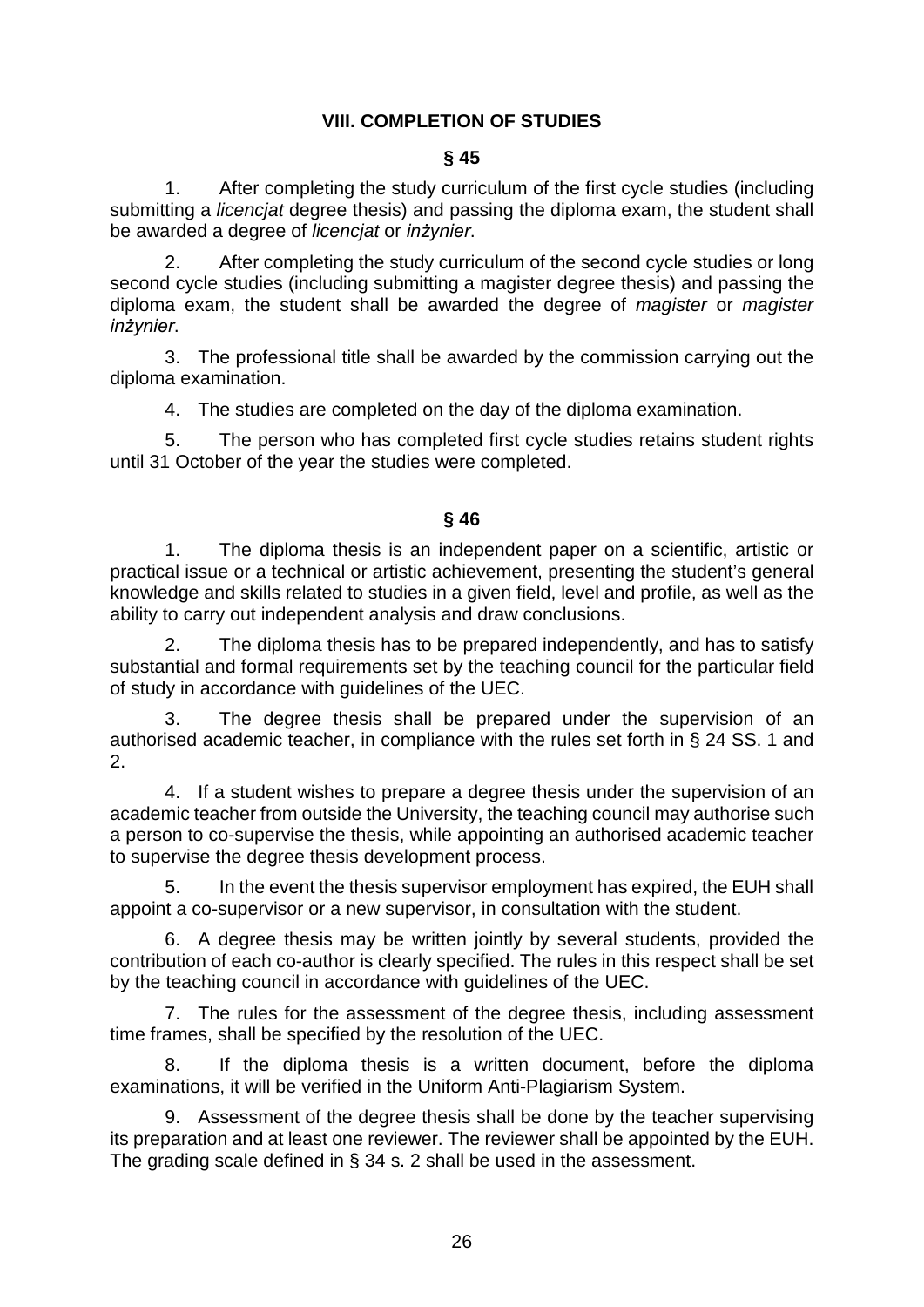10. After reviewing the diploma thesis, the reviewer may call the student to correct the thesis within the time frame set in consultation with the teacher supervising this thesis, while specifying in writing the issues to be corrected. After correcting the thesis as requested, the reviewer shall assess the thesis. If the thesis is not corrected as requested by the reviewer within the time frame set, the reviewer shall negatively assess the thesis.

11. If a degree thesis is finally negatively assessed by the reviewer, another reviewer shall be appointed by the EUH. If the second reviewer also awards a negative grade, the thesis cannot be the basis for graduation. Provisions of s. 10 shall apply respectively.

12. The review of the diploma thesis together with the justification shall be public and will be published in the Archives of Diploma Thesis of the University. This rule shall not apply in the case of the review of the diploma thesis, the subject of which is confidential and is protected by the law.

13. The final grade on the degree thesis, taken into account while calculating the final result of studies, shall be the arithmetic mean of the grade awarded by the thesis supervisor and the reviewer or reviewers if more than one reviewer was appointed. The mean is rounded off to the second decimal place.

## **§ 47**

1. Submission of the final degree thesis approved by the thesis supervisor shall be prerequisite to obtaining credit for the last study term – the degree seminar or another course leading to the submission of a thesis. The degree thesis shall be submitted to the EUH no later than 14 days before the scheduled date of the diploma examination. The detailed procedure for submission of diploma thesis is set in separate regulations.

2. Upon the request of the student or the thesis supervisor, the EUH may extend the duration of studies by no more than three months, excluding the leave period, from the scheduled date of completion, in the case of:

- 1) the student's long illness, confirmed by an opinion of the OPD issued based on the student's medical documentation;
- 2) the student's inability to prepare a degree thesis within the binding deadline for legitimate reasons, beyond control of the student or the thesis supervisor.

3. If there were reasons on the part of the thesis supervisor which could significantly delay the submission of the thesis, the EUH, at the student's request, shall appoint an academic teacher who will take over the task of supervising the thesis. A change of the thesis supervisor during the last six months before the date of the completion of studies may constitute grounds for an extension of the deadline for thesis submission, in compliance with the rules set forth in s. 2.

# **§ 48**

- 1. Admission to the diploma examination shall be conditional upon:
- 1) fulfilment of all the requirements stated in the study curriculum;
- 2) obtaining the final grade of at least 3.0 on the degree thesis, subject to § 46 s. 13.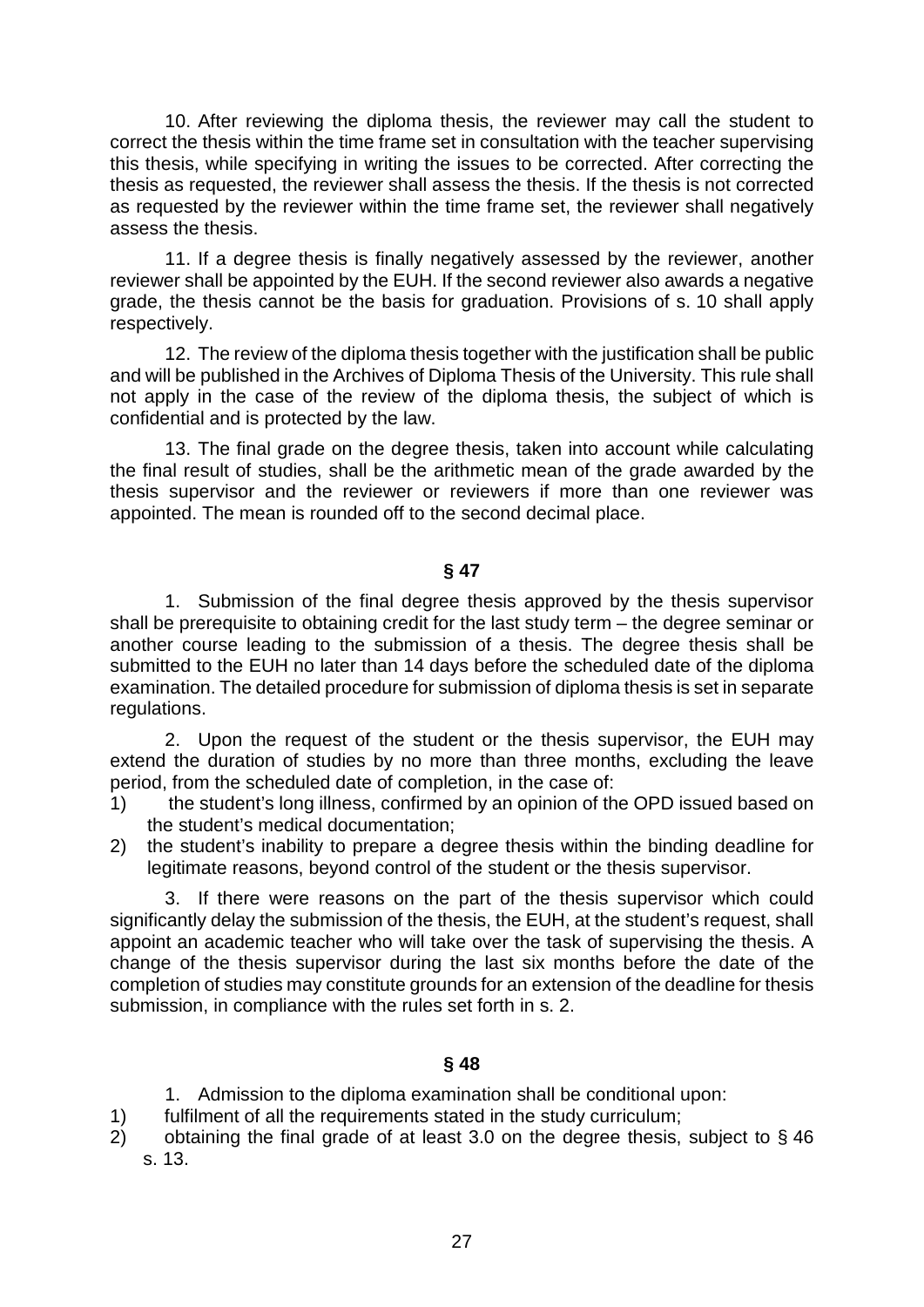2. The diploma examination shall be held no later than within three months of the submission of the degree thesis, but no later than on the day preceding the scheduled graduation date.

3. The diploma examination shall be conducted in accordance with detailed rules for conducting diploma examinations set forth by the teaching council for the particular field of study.

## **§ 49**

1. The diploma examination shall be concluded by a board appointed by the EUH and made up of at least three persons: the EUH or an academic teacher appointed by the EUH, thesis supervisor and the reviewer.

2. At least two members of the board shall hold a doctoral degree.

3. The board shall be chaired by the EUH or a person appointed by the EUH. The board cannot be chaired by the supervisor of the student's thesis.

4. At the request of the student or the thesis supervisor, filed no later than one week before the scheduled examination date, the EUH may organise a public diploma examination. The open part of the public examination may be attended by all interested parties as observers.

## **§ 50**

1. The diploma examination shall be recorded in minutes reflecting the decision of the board on awarding the professional degree. The decision shall be announced by the board chair on behalf of the board.

2. The decision on awarding the professional degree shall be enforceable with immediate effect, by virtue of law. It can be appealed against to the Rector, within 14 days of its announcement.

## **§ 51**

1. The result of the diploma examination shall be expressed as a grade listed in § 34 s. 2.

2. If the student was awarded an unsatisfactory grade on the diploma examination or failed to take the examination without an excuse, the EUH shall set the second diploma examination date to be held no later than within three months of the scheduled study graduation date.

3. If the student took the diploma examination twice, the result considered while calculating the final result of studies shall be the arithmetic mean of both examination grades. The mean is rounded off to the second decimal place.

4. If the student fails to pass the diploma examination on the second date, the EUH shall remove the student from the list of students.

## **§ 52**

1. The final result of studies shall be calculated on the basis of the following:

- 1) the grade average from exams and final grades awarded in courses not ending with an exam, calculated in accordance with § 42 s 5;
- 2) the final grade on the diploma thesis, calculated in accordance with § 46 s. 13;